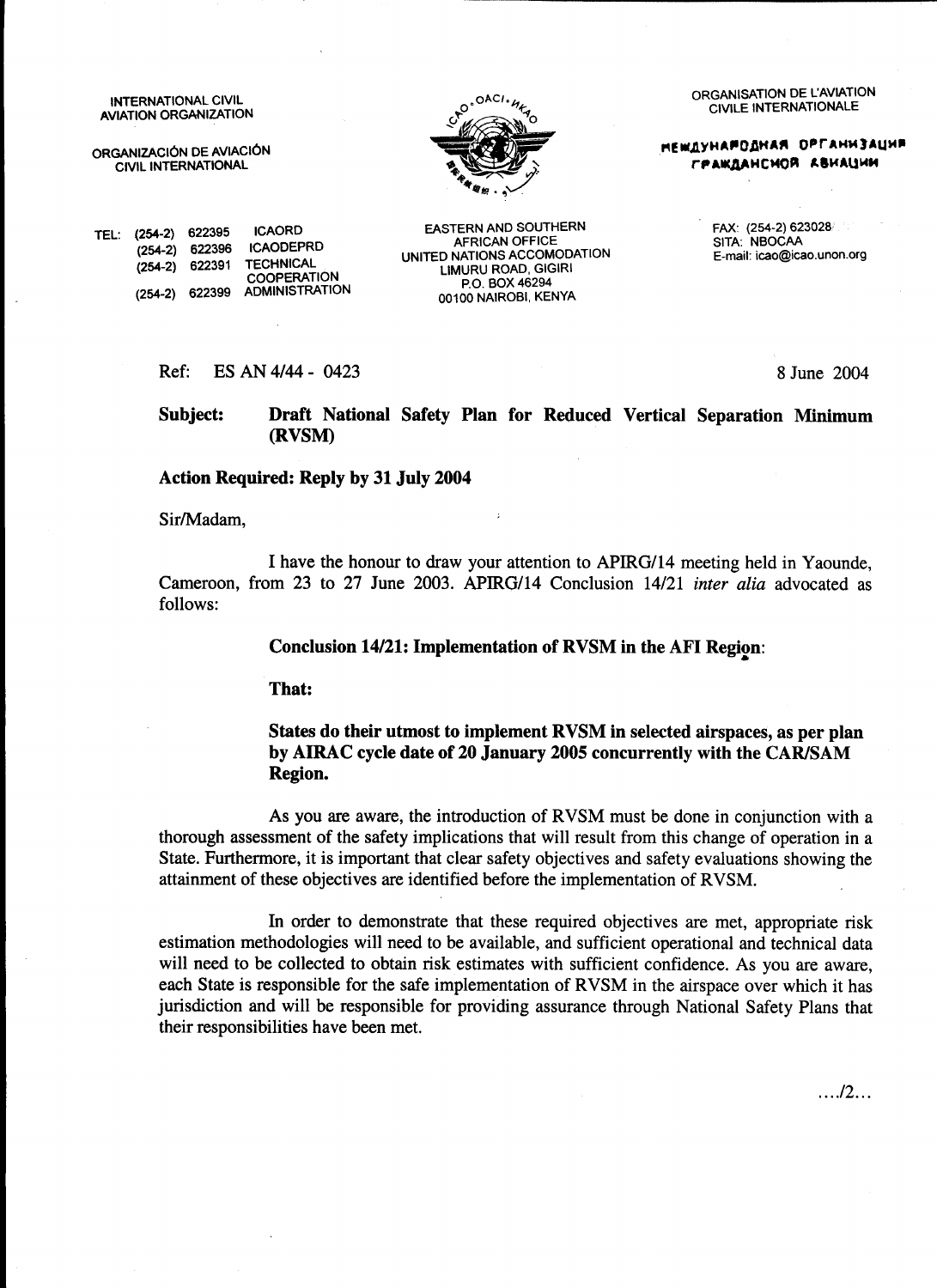Attached please find guidance material for development of a Safety plan required for implementation of RVSM at national level. I would be grateful if you could forward copies of your Safety Plan to this office as soon as possible, but not later than 31 July 2004.

Accept, Sir/Madam, the assurances of my highest consideration.

ot Mollel Regional Director

Attachment:

**Draft National Safety Plan**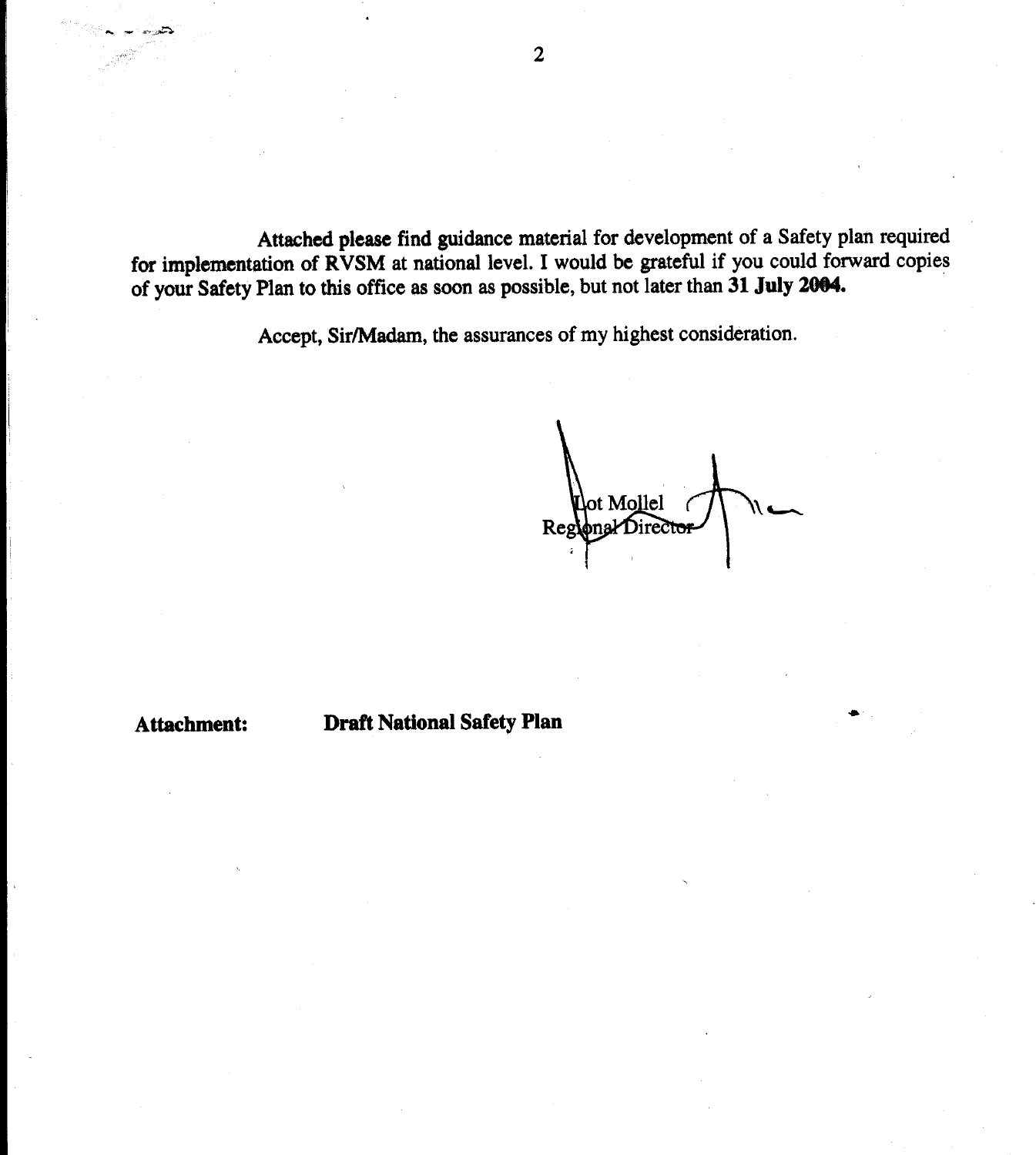# **[***Insert Name of State***] Safety Plan For the Implementation of RVSM**

**[Draft]**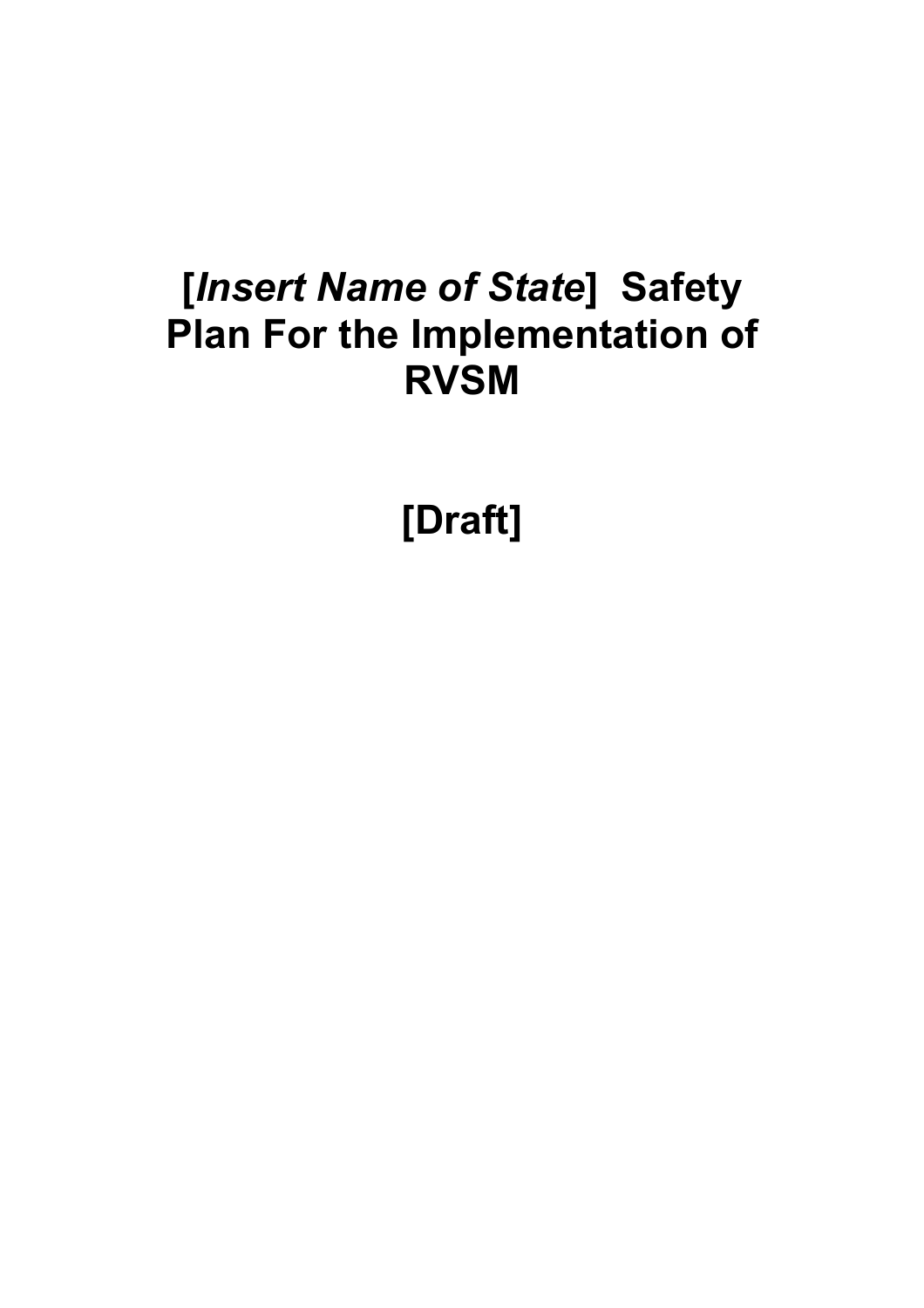# **DOCUMENT APPROVAL**

The following table identifies all Authorities that have successively approved the present issue of this document.

| <b>AUTHORITY</b>                                         | <b>NAME AND SIGNATURE</b> | <b>DATE</b> |
|----------------------------------------------------------|---------------------------|-------------|
| <b>National RVSM</b><br>Safety Manager                   |                           |             |
| <b>National RVSM</b><br>Program Manager                  |                           |             |
| <b>Head of Operations</b><br>in National ATS<br>Provider |                           |             |
| <b>Approval Authority</b>                                |                           |             |

### **NOTES**

- This draft plan is written to provide a template for use by individual States
- Where possible the text is written to be suitable for direct inclusion in State's Safety Plans.
- Where additional text is required to be inserted by the State, this is indicated in the text in Italics within brackets, for example [*insert Name of responsible authority here*].
- Some of the text is illustrative. In such circumstances a State may need to develop text appropriate to its circumstances, which reflects its local environment and activities etc. The illustrative text does, however, broadly represent best practice and may be used by States for their planning. States should note that there may be more than one way to achieve best practice and the text in this draft plan only reflects one of these possibilities.
- This draft plan does not try to take into account all the specifics of safety planning in use in the States. Each State needs to identify those aspects of their safety planning that are not included in this draft plan. States should include, as appropriate, such aspects within their State Safety Plan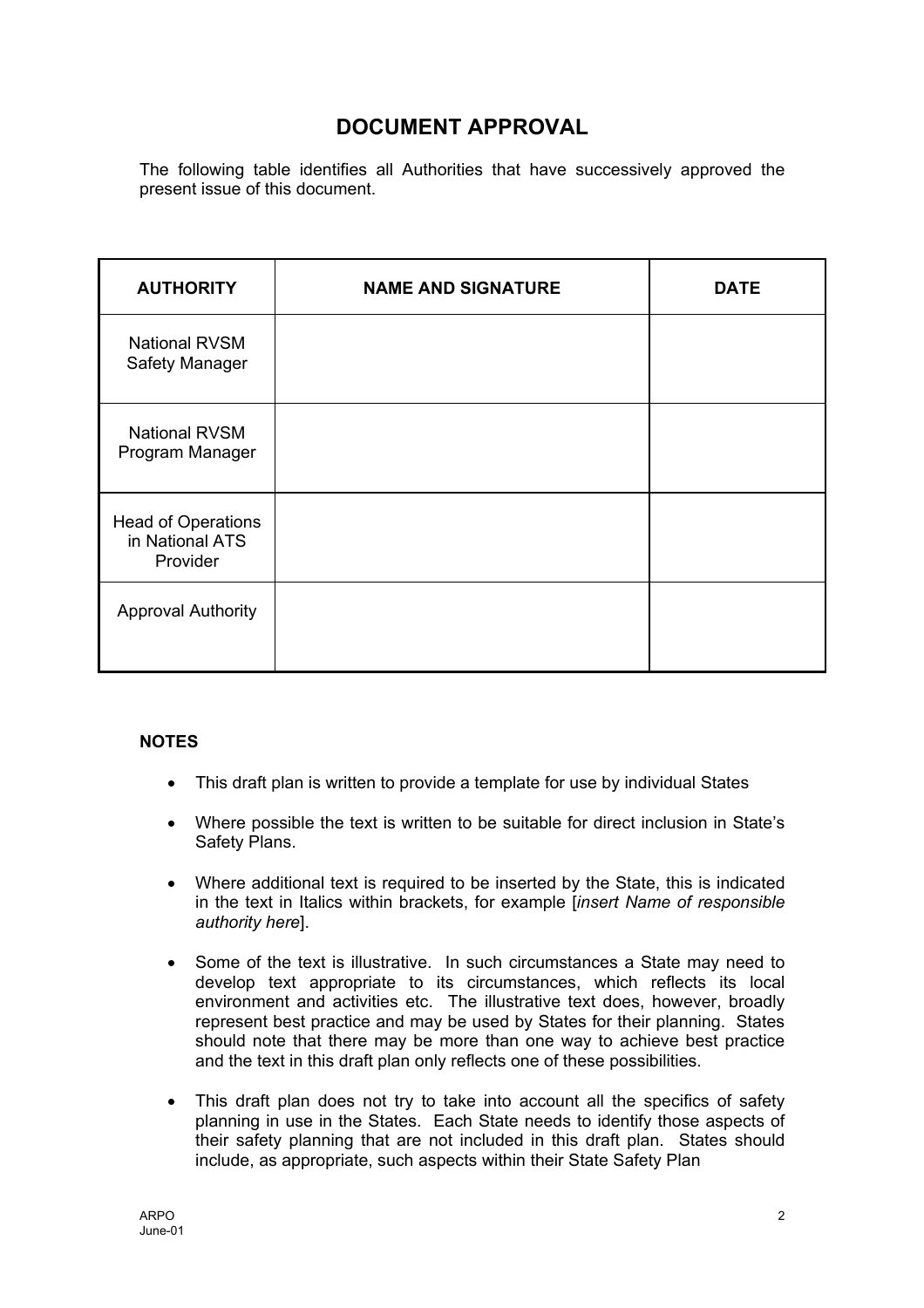# **TABLE OF CONTENTS**

| 8 RVSM OPERATIONAL SAFETY MONITORING AND REVIEW20 |  |
|---------------------------------------------------|--|
|                                                   |  |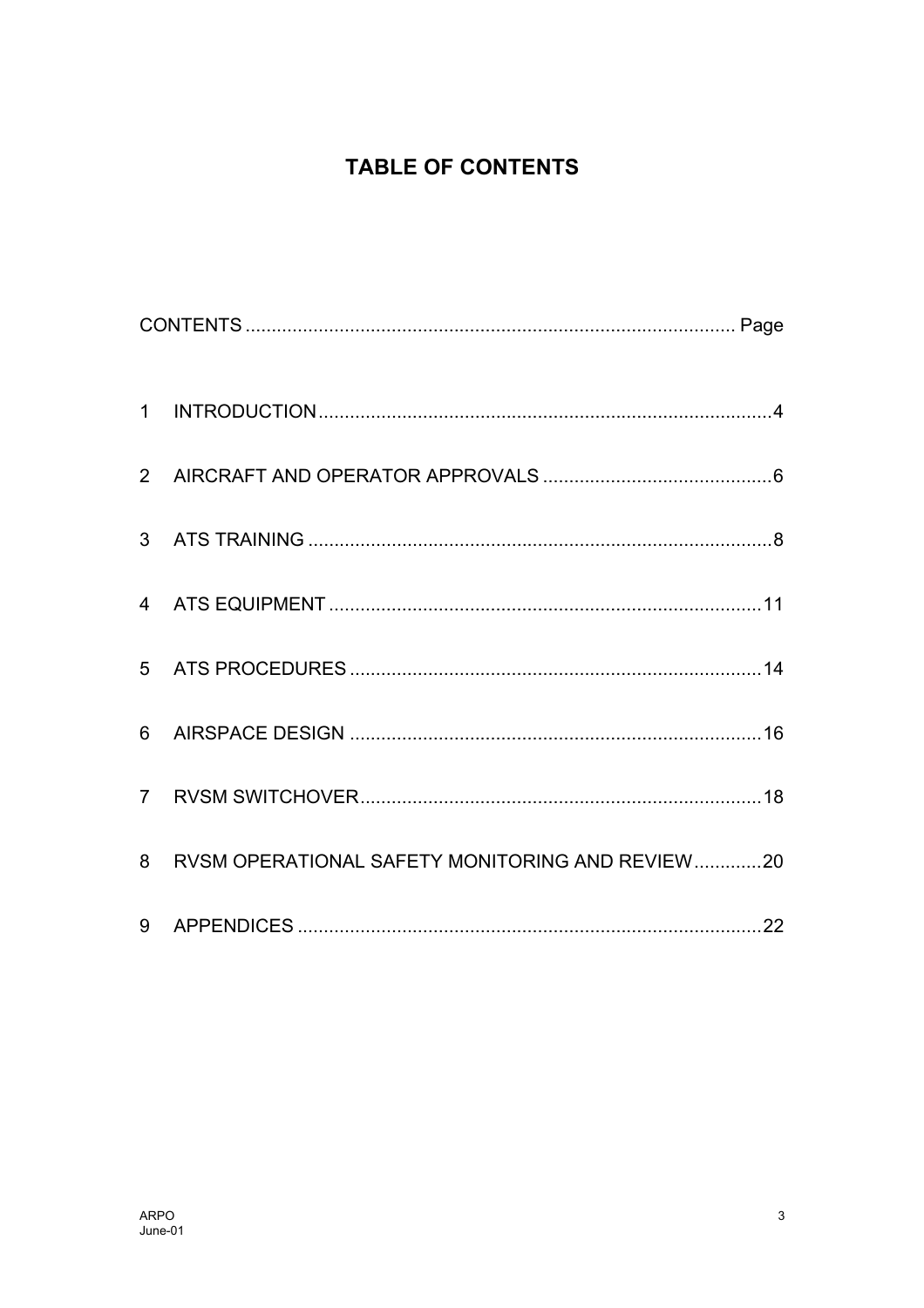# <span id="page-5-0"></span>**1 INTRODUCTION**

# **1.1 Safety Plan Objective**

The objective of this Safety Plan for [*Name of State*] is to set out those National activities that are required to support the RVSM Safety Case. The plan also addresses safety requirements identified by the State's Regulator [*Insert Name of regulatory authority*]. Each of the National activities required for the implementation of RVSM by [*Name of State*] is described in some detail. The descriptions address:

- The role of the activity in support of the safe implementation and operation of RVSM in [*Name of State*],
- The standards to be applied to the conduct of the activity,
- The additional supporting activities that will provide confidence that the identified National activities will lead to the successful implementation of RVSM within [*Name of State*]. These supporting activities include:
	- Those that help achieve quality,
	- Those that help manage identified risks.

The purpose in showing this level of information is to provide early assurance that *[Name of State]* takes its safety responsibilities seriously and has developed a plan to achieve the safe implementation of RVSM.

This safety plan has also been produced to help those within *[Name of State]* who have responsibility for the provision and regulation of the State's Air Traffic Service [*insert Name of ATS Provider*]. It helps them understand the safety aspects of the State's RVSM activities and shows how the National Program Manager is managing these aspects.

# **1.2 Approach**

This National safety plan is divided into sections that consider the National activities for RVSM as follows:

- Section 2: Aircraft and Operator Approvals for RVSM
- Section 3: ATS Training,
- Section 4: Changes to ATS Equipment,
- Section 5: Changes to ATS Procedures,
- Section 6: Airspace Design Changes,
- Section 7: RVSM Switchover.
- Section 8: Operational Monitoring of RVSM.

Within each section the plan:

(a) Describes those activities that are necessary to provide an appropriate ATS following the implementation of RVSM in the AFI region;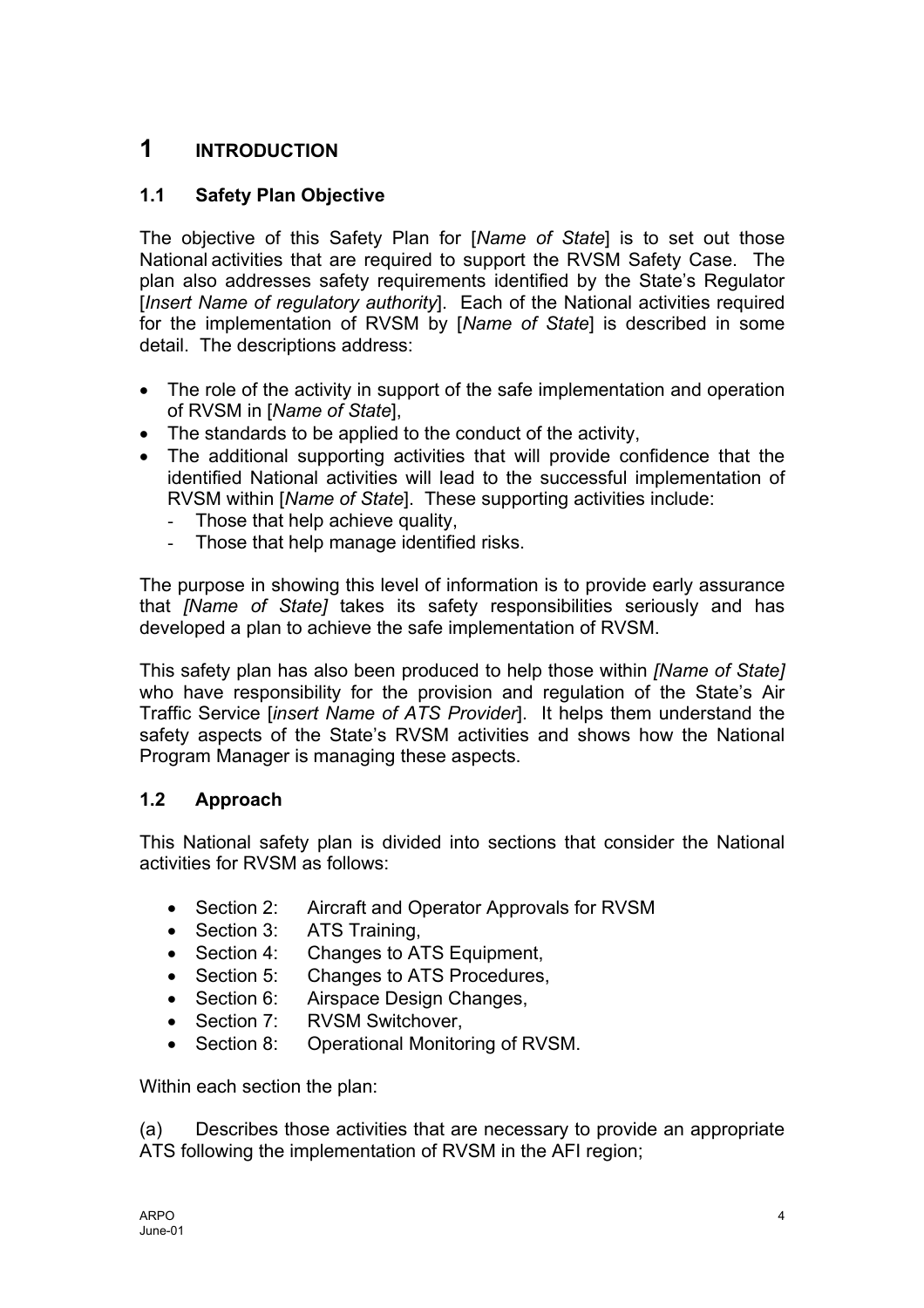(b) Identifies the appropriate responsible Authorities, together with a description as to how these Authorities discharge their responsibility;

(c) Describes the detailed activities and checks that underpin the achievement of quality of the activities described in item (a) above;

(d) Shows how the hazard and risk information that will be produced by AFI's RVSM Program will be addressed as appropriate by the State.

## **3 Organisation**

The Organisation for the RVSM safety plan and associated activities is as follows**.**

(a) [*Insert Name*] has been appointed as the Safety Manager for RVSM and is responsible for the production of this plan;

(b) The National Program Manager [*insert Name*] has responsibility for the National RVSM program. He approves the safety plan and is responsible for obtaining the further approvals that are described below. In approving the plan the National Program Manager is confirming that in his view the plan is acceptable, and accurately describes the activities that are required to show that the stated safety requirements will be achieved;

(c) The Head of ATS Operations [*insert Name*] has overall responsibility for the ATS operations. In approving the plan the Head of Operations is confirming that from a safety perspective all necessary actions have been or will be undertaken by the ATS provider to ensure that RVSM can be safely implemented and operated within *[Name of State]*;

(d) The CAA/ATS provider company [*insert Name*] is the designated Authority and is responsible for the provision of an appropriate Air Traffic Service within the State. In approving the plan the DG is confirming that he is satisfied that responsibility for the safe implementation of RVSM has been properly delegated; that the staff delegated have been duly authorised to act on his behalf; and that they are competent to act on his behalf.

In addition to the above, specific approvals for individual activities are also required (see sections 2.4, 3.4 through to 8.4).

The above organisation applies during the pre-implementation phase of RVSM. There are activities (in particular safety monitoring activities) that take place post-implementation. The responsibility for post-implementation safety activities rests with responsible staff in the State and the ATS provider [*insert Names, otherwise state that the post-implementation safety organisation and responsibilities are not yet determined*].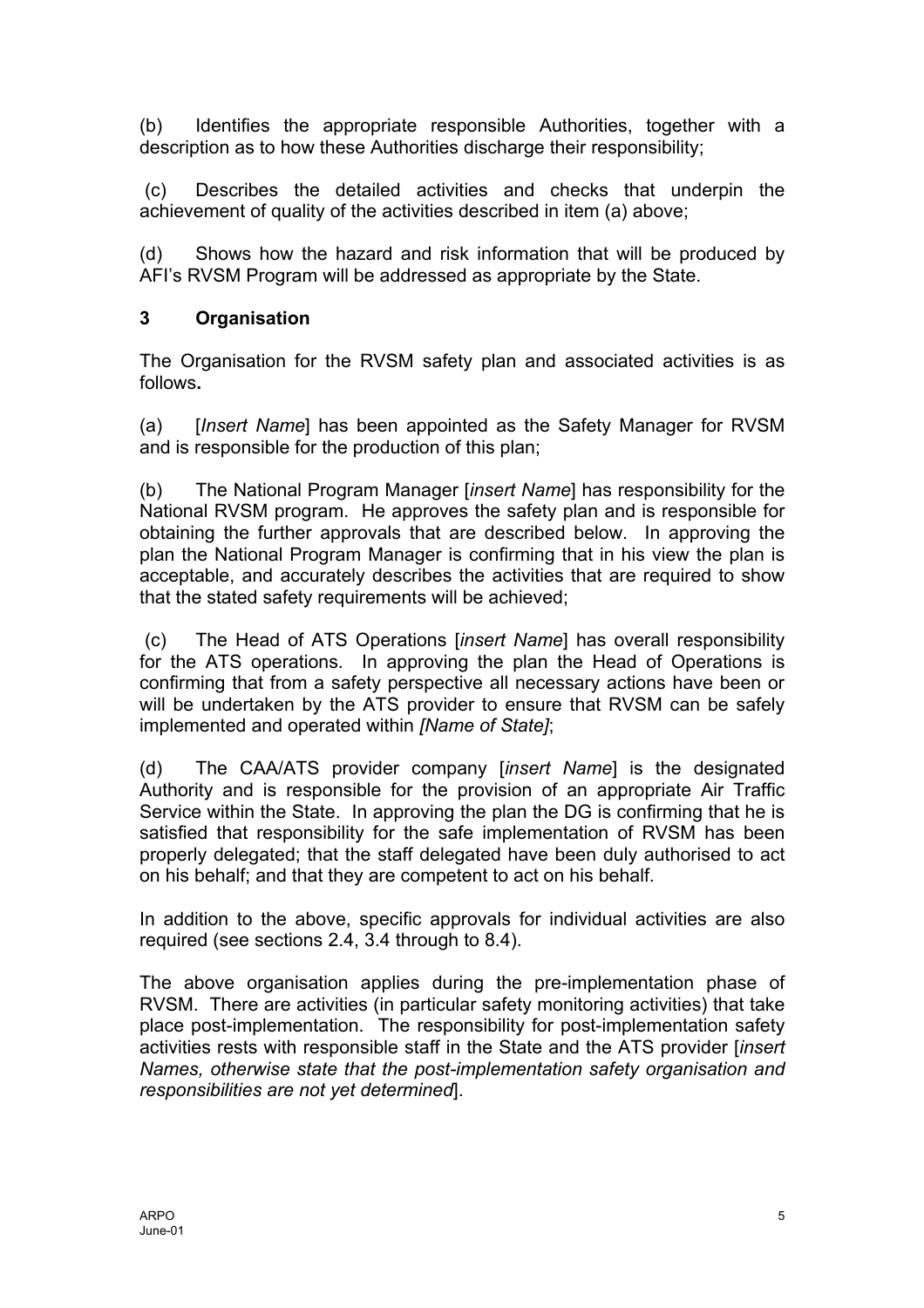# <span id="page-7-0"></span>**2 AIRCRAFT AND OPERATOR APPROVALS**

# **2.1 Introduction**

This section deals with Aircraft/operator approval requirements for aircraft to operate within the AFI RVSM region and describes the approval program within the State.

# **2.2 Safety Requirement**

The safety requirement is to show that all Operators based in *[Name of State]* are aware of the RVSM implementation and have obtained RVSM approval for themselves and their aircraft as appropriate. Both the aircraft and the Operator require approval if they are to operate in RVSM airspace. It is the responsibility of the State's CAA to describe their regulatory activities that will lead to documentary proof of the State's CAA diligence with respect to these approvals.

# **2.3 Standards Applied**

*[Name of State]* is a member of APIRG and will use TGL6 revision 1 to conduct the approval for civil aircraft and operators for RVSM operations (See Appendix A).

## **2.4 Planned Aircraft/Operator Activities**

An approval program has been developed to support the implementation of RVSM. The details of the program are found in [*Name of State*] National RVSM Plan (See Appendix B). The program subdivides into two main activities:

(a) Awareness Activities

Operators and State aircraft authorities have already been informed about RVSM approval and monitoring requirements through:

- AICs [*supply details of AICs issued and planned for issue*].
- RVSM Seminars/workshops [*Supply details of seminars/workshops already run and planned to be run*]
- A working group has been set up with the Operators and State aircraft Authorities to discuss RVSM implementation. [*supply details of working group*]
- (b) Approval Activities These are described in 2.5 below.

## **2.5 Approval Activities**

There are two areas for which *[Name of State]* has an established approval/regulatory process: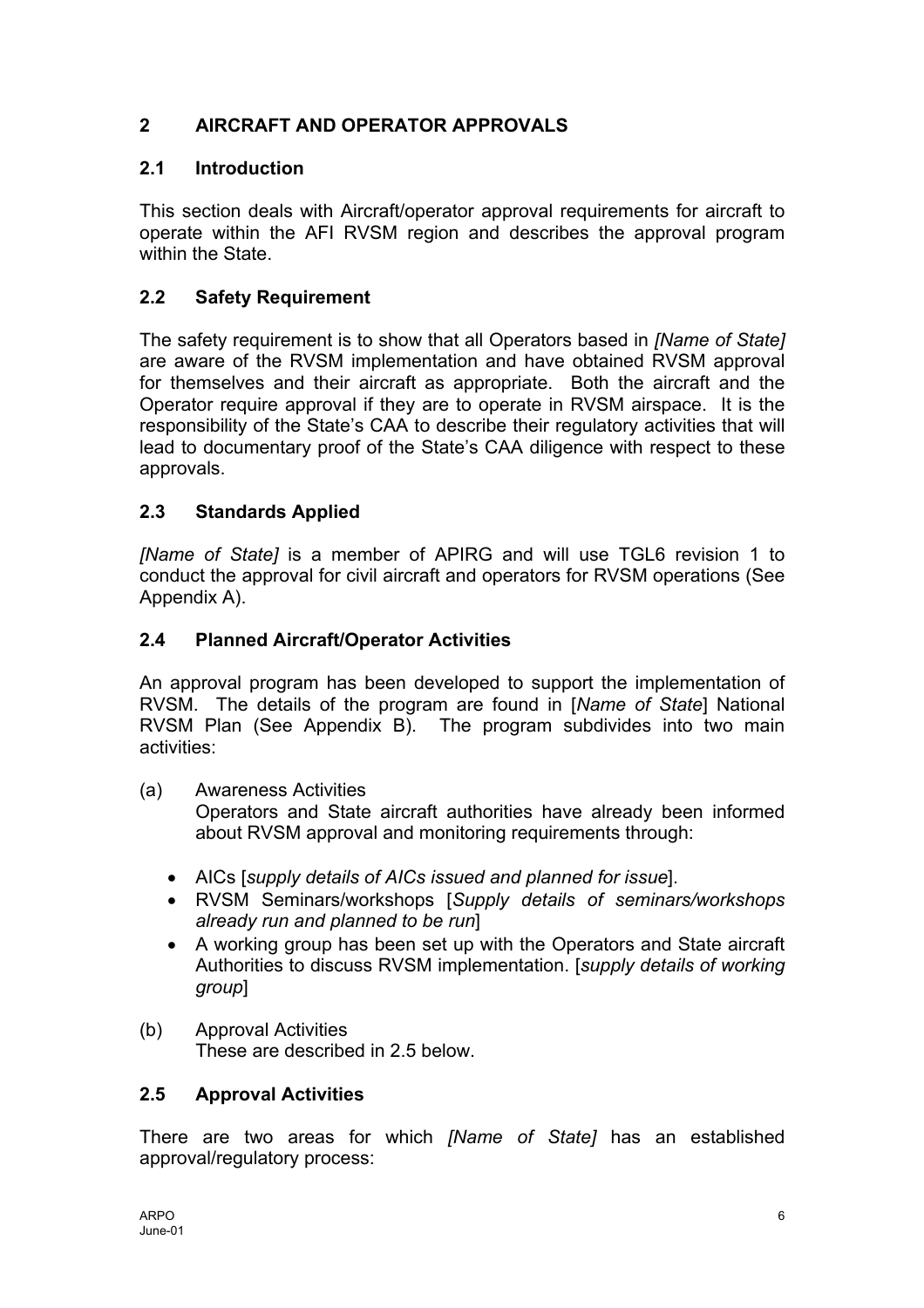# (a) Operator Approval

Those Operators that are based in *[Name of State]*, and wish to operate within the AFI RVSM Airspace, will apply to the State CAA to obtain operational approval (in line with TGL 6). The responsible officer for giving such approvals is [*insert title and name of current jobholder*]. His approval is based on [*insert approval criteria – this should be based on establishing compliance with the relevant aspects of TGL 6*].

(b) Aircraft Certification and Approval

Operators (or owners) of aircraft registered within *[Name of State]* will apply to the State CAA for certification and approval (in line with TGL 6). The responsible officer for giving such approvals is [*insert title and name of current jobholder*]. His approval is based on [*insert approval criteria – this should be based on establishing compliance with the relevant aspects of TGL 6*].

In addition military Authorities have elected to submit identified military transport aircraft for RVSM certification and approval. The responsibility for this rests with *[Name of State]* Ministry of Defence. It has elected to implement the principles embodied in TGL 6 Issue 1. The responsible officer for giving such approvals is [*insert title and name of current jobholder*]. His approval is based on [*insert approval criteria*].

# **2.6 Quality Assurance of Activities**

It is important to ensure that the approval activities are effective and lead to RVSM approved aircraft that are capable of meeting the more stringent height keeping requirements within the AFI RVSM airspace and air crew that are familiar with RVSM rules and procedures. There are several elements that provide confidence in this capability.

## 2.6.1 Aircraft Technical Height Keeping Performance Monitoring

The ARMA has established a Height Monitoring Infrastructure that will provide ongoing monitoring of a substantial proportion of the aircraft fleet operating within the AFI RVSM region. Aircraft that are not within the specified standards will be reported to the appropriate State Authorities that approved the aircraft for RVSM operations. The Operator of the non-compliant aircraft will also be contacted. [*Insert Name of State Authority*] will follow up all such reports with the Operators concerned. This review will take place within the normal framework of aircraft certification and operator licensing.

## 2.6.2 Operational Error Monitoring

The AFI Regional Monitoring Agency (ARMA) has an established and ongoing program of operational error data collection and assessment. Information is obtained from ACCs and States on operational altitude deviations of 300 ft or greater. ARMA will use the data as part of the RVSM Safety Case. At present mechanisms have not been developed to inform the appropriate States of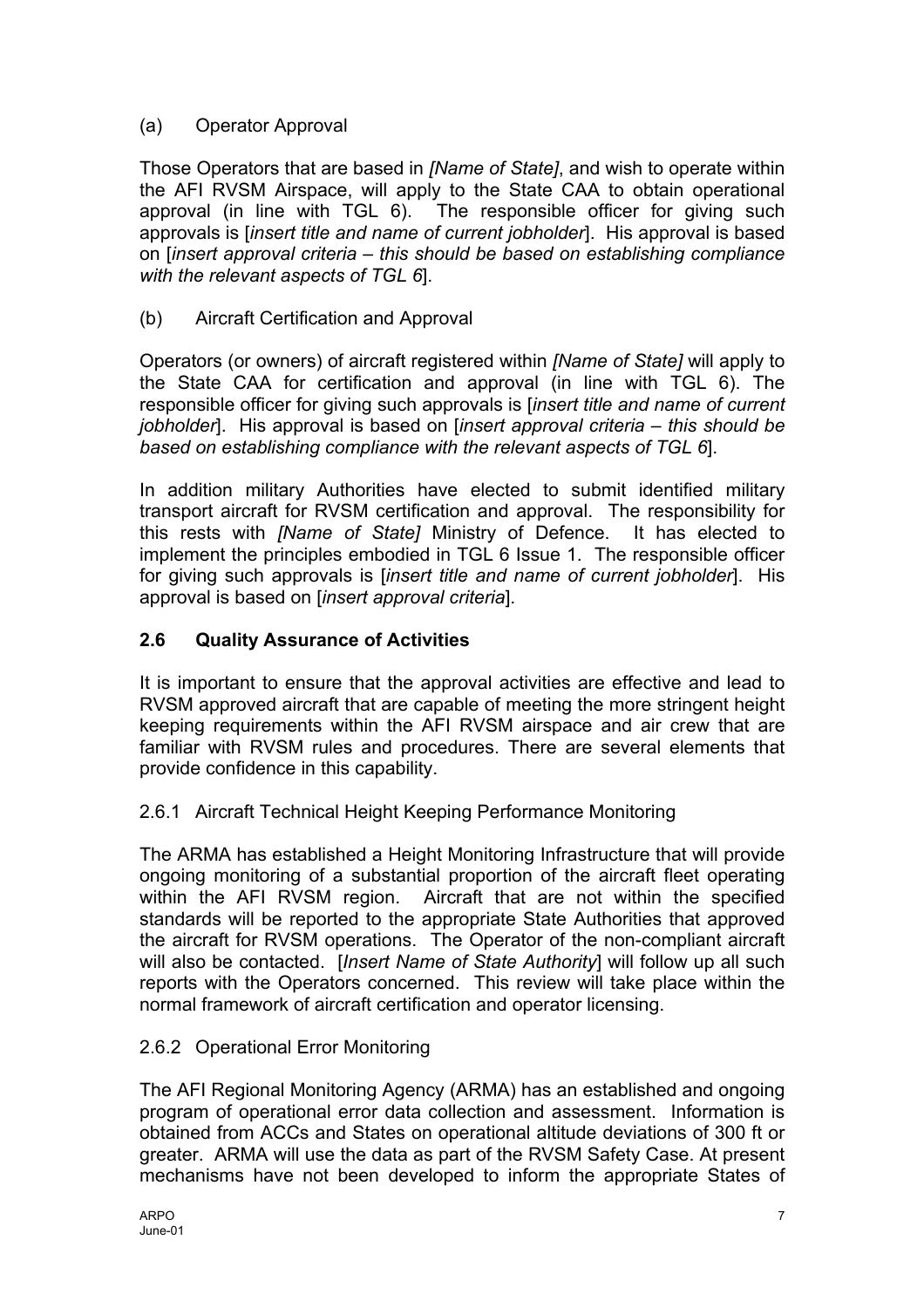<span id="page-9-0"></span>clusters of events associated with a specific operator or region of airspace. These will be established prior to the implementation of RVSM.

In addition to the above, [*insert Name of State Authority*] monitors and reviews aircraft airworthiness and Operator Licenses both on a regular basis and in response to identified concerns or trends.

# **2.7 Aircraft and Operator Risk Management**

Hazards associated with regulatory or approval processes are not normally covered within FHAs. It is however appropriate to review those hazards in the AFI FHA that are associated with aircraft, aircrew and Operator hazards. The results of the FHA are currently not available to the States. When made available, *[Name of State]* will review the hazards and risks that will have been identified by the FHA. The purpose of the review is to identify those aspects where the local circumstances are different from those assumed within the AFI FHA (See Appendix C). Any additional activities, required as a result of this review, will be listed as actions in future updates to this safety plan.

# **3 ATS TRAINING**

# **3.1 Introduction**

This section focuses on [*Name of State*] ATS training activities that are needed to ensure that operational staff is familiar with RVSM procedures. Additionally further details are provided to show how this training program supports and underpins the safe implementation of RVSM.

# **3.2 Safety Requirement**

The safety requirement associated with the ATS training is to show that all relevant staff have been appropriately trained in RVSM procedures and are competent to operate within an RVSM environment.

# **3.3 Standards Applied**

There are no standards. The AFI training material supplied by AFI has been used as reference guidance for the development of *[Name of State]*'s training material. See Appendix D.

## **3.4 Planned ATS Training Activities**

An ATS training program has been developed to support the implementation of RVSM. The details of the program are found in [*insert reference to appropriate documents*]. The detailed program subdivides into four main activities and shows that it is the intent to train all controllers licensed in RVSM airspace sectors prior to RVSM Implementation on 25 Jan 2005.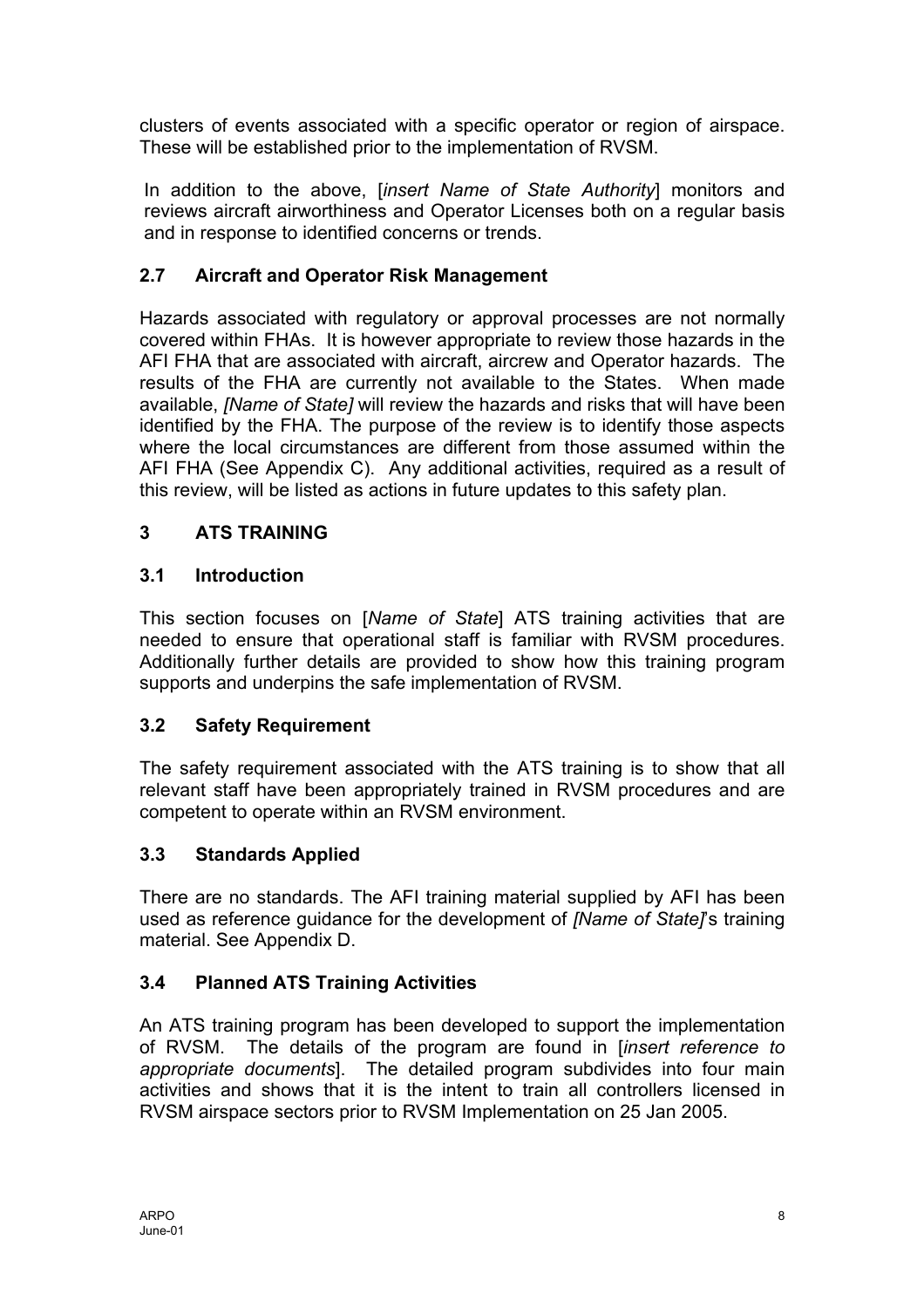## 3.4.1 Training Roles and Responsibilities

Staff has been identified to lead, prepare and deliver RVSM training to ACC Staff. [Include *Names, staff positions and RVSM training roles*].

## 3.4.2 Training Material

The training material supplied by ARPO will be used as the basis for the State training material. This will be supplemented by locally developed material. All the designated instructors will become familiar with the material.

## 3.4.3 Training Program

A program of courses will be established at each ACC [*Names of the ACCs and summary of each training program to be included*]. The program will be developed in close co-operation with managers at each ACC. All controllers who will have operational responsibility in the AFI RVSM region (ie above FL 290) will receive this training. Other controllers and staff within the Air Traffic Provider will as a minimum be familiarise with RVSM operations and how it affects them in their duties. As far as is practical all controllers at an ACC will receive the full RVSM training. This is subject to operational and staffing constraints.

## 3.4.4 ACC Training Program

Courses will be run at each ACC as required. Follow-up and refresher training will be provided as needed.

## **3.5 RVSM Training Program Approval**

There are two aspects of these training activities for which *[Name of State]* has established an approval process. These two aspects are:

## 3.5.1 Training Material Approval

All ATS training material is subject to strict control and changes must be approved prior to first use. The RVSM training material is subject to this process. The responsible officer for the approval of the training material is [*insert title and name of current jobholder*]*.* His approval is based on [*insert approval criteria*]*.* 

## 3.5.2 Controller Competence in RVSM Operations

The change to RVSM does not require changes to the controller's ATC license (or certificate of competence). However the ATS provider does accept the responsibility to ensure that controllers are capable of RVSM operations. To discharge this responsibility the manager of that ACC approves the RVSM training program for each ACC. Approval of the program represents a commitment from each ACC to ensure that all appropriate staff receives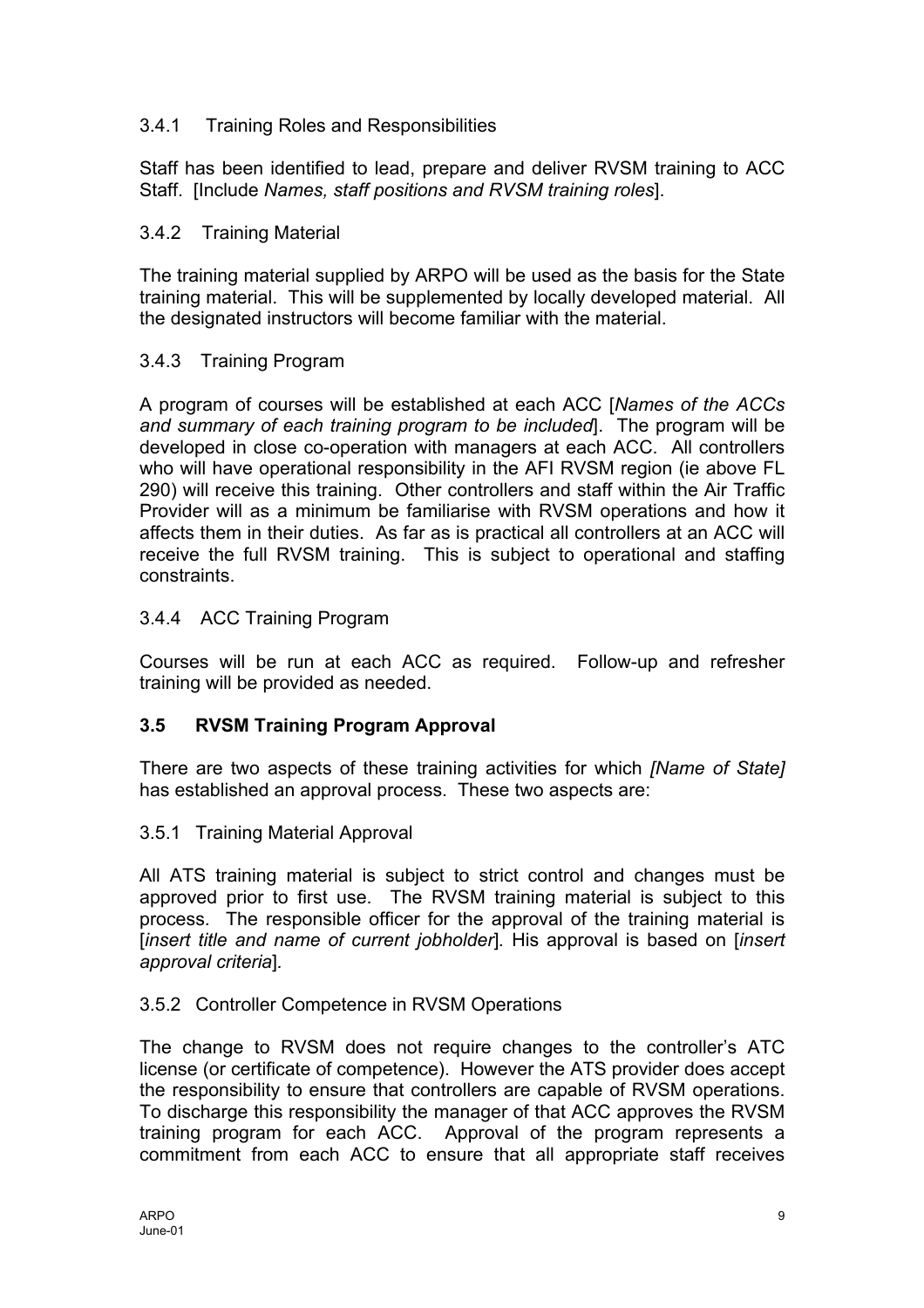RVSM training and that this training makes full use of the approved training material.

# **3.6 RVSM Training Quality Assurance**

It is important to ensure that the ATS training in RVSM operations is effective and understood by controllers. There are several elements that provide confidence in this effectiveness.

## 3.6.1 Use of the AFI Material as Guidance

The AFI material has been developed by Air Traffic Navigation Services (ATNS) in South Africa and has been subject to extensive review within the RVSM Program. This material forms the core of the training material developed for the State RVSM training program.

## 3.6.2 ATC Instructors

The responsibility for the development and delivery of the training rests with [*insert Name(s) and roles*]. They are experienced training instructors and are licensed as On-the-Job Training (OJT) Instructors. [*Further evidence of their experience may be usefully provided here*]*.* They are familiar with RVSM procedures. [*Insert Name(s)*] has attended the AFI Training Course on the RVSM Training material [*insert dates*]. They in turn will ensure that all the other designated instructors become familiar with, and understand, the material.

## 3.6.3 Training Material Review

Operational and management staff at each ACC will review the material prior to first use. The review comments will be documented and the material will be amended as appropriate.

## 3.6.4 Timely Training Program

The ATS provider recognizes its responsibility for the competence of controllers in operating within the AFI RVSM region. It will therefore ensure that:

- The training program allows controllers sufficient time from their operational duties to attend one of the courses,
- That accurate course attendance records are kept (including time spent on training simulators), and
- Controllers are encouraged to seek clarification, and further training if necessary, on those aspects they did not fully understand.

## 3.6.5 Interactive Training Program

Specific interaction will be encouraged through a course feedback questionnaire. The questionnaire will seek attendee views on the quality and ease of understanding of the course. This will be fed back to the instructors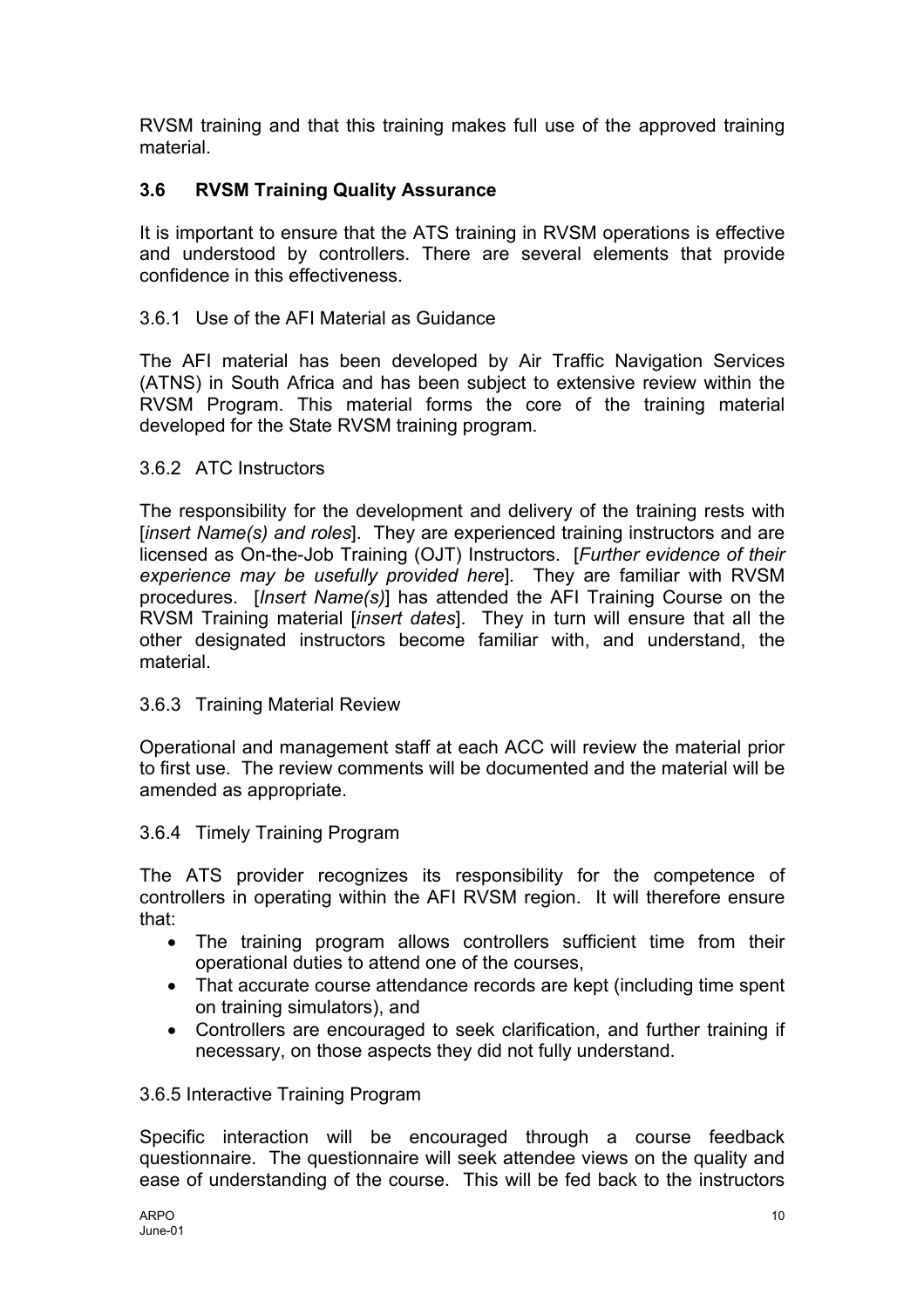<span id="page-12-0"></span>and course developers and used to further refine the course. Secondly the material will be presented in an interactive manner and interaction with attendees will be encouraged. Areas of difficulty in assimilating/understanding the material will be sought from attendees and will be addressed on an individual or group basis through further explanation and training if necessary.

# 3.6.6 Refresher Training

RVSM training may, through operational and staffing constraints, be provided to a controller more than 6 months in advance of RVSM. In such circumstances in the weeks prior to implementation, refresher training will be provided, so that what was learnt on the course is refreshed in the mind. [Provide d*etails of the provisions at each ACC for such refresher and followup training*].

# **3.7 ATS Training Risk Management**

A key part of the management of safety is that the safety risks associated with poor or inadequate training are identified and, as appropriate, shown to be acceptably low. Within the AFI RVSM program there is commitment to perform a Functional Hazard Assessment (FHA) (which identifies hazards and assesses the risk associated with such hazards). The results of the FHA are currently not available to the States. When made available, *[Name of State]* will review the hazards and risks that will have been identified by the FHA. The purpose of the review is to identify those aspects where the local circumstances are different from those assumed within the AFI FHA. Any additional activities, required as a result of this review, will be listed as actions in future updates to this safety plan.

# **4 ATS EQUIPMENT**

## **4.1 Introduction**

This section addresses those changes to ATS equipment required for RVSM Operations and describes the program of activities that has been established to make the required changes to ATS equipment. Additionally further details are provided to show that these changes will be completed successfully and will underpin the safe implementation of RVSM.

## **4.2 Safety Requirement**

The safety requirement is to show that the changes to the ATS equipment have been made successfully and approved for operational use.

# **4.3 Standards Applied**

ICAO Technical Document 7030/4 (Appendix E) provides the standards for procedures. ARPO has developed an AFI ATC manual that is consistent with ICAO Document 7030/4 and provides further information. See Appendix G.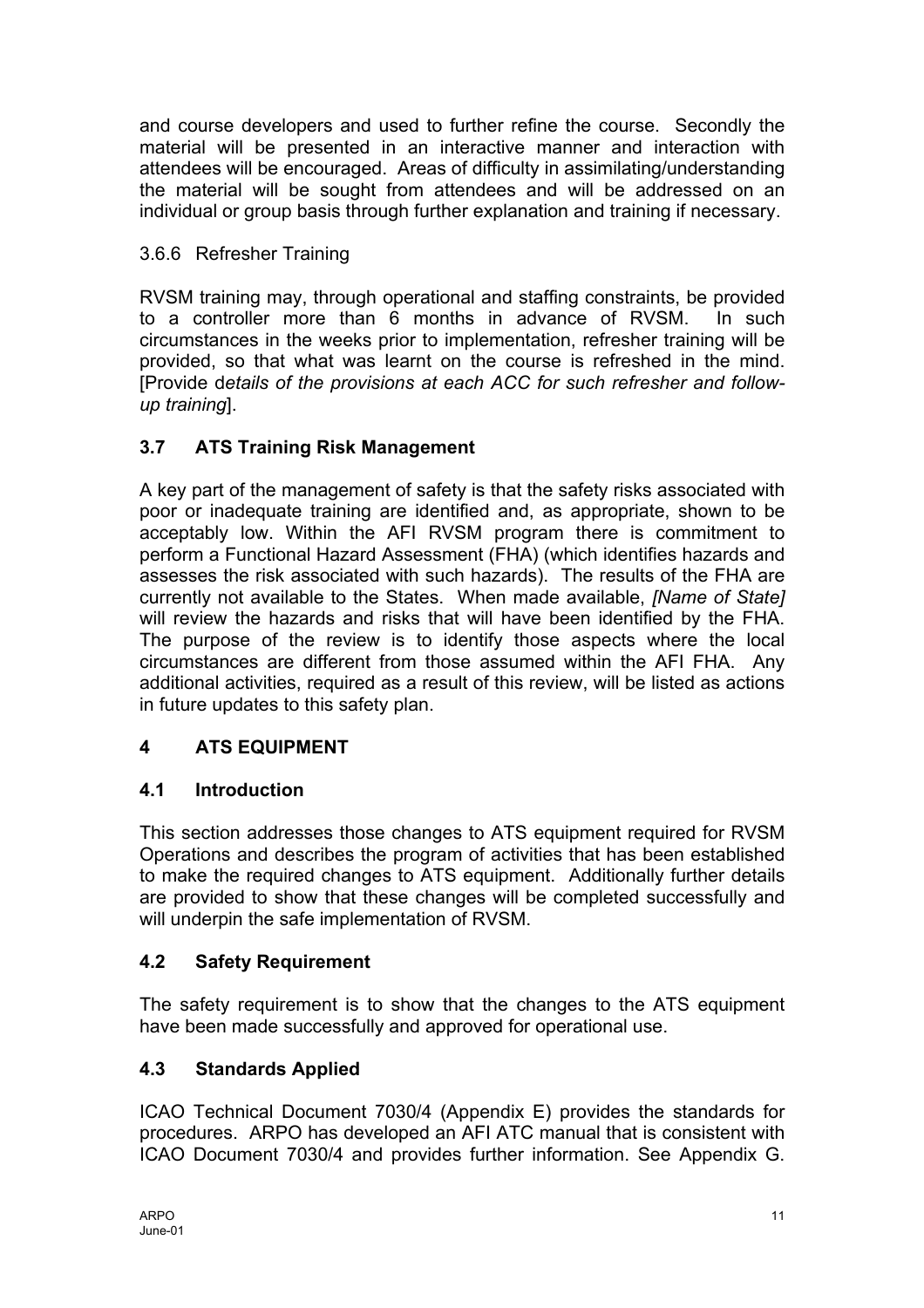This latter document provides the basis for the changes to ATS equipment that are required for the AFI RVSM Region.

# **4.4 Planned ATS Equipment Changes**

[*Name of State*] has developed a program for changes to ATS equipment to support the implementation of RVSM. The details of the program are found in [*insert reference to the National RVSM Plan*]. This detailed program shows that it is the intent to complete the ATS equipment changes well before the implementation of RVSM on 25 Jan 2005. [*Dates to be inserted and tight timescales requires each the State to summarize the contingency plans that have been developed to mitigate the risk of slippage in the dates*].

In [*Name of State*] changes are required to the Flight Date Processing (FDP), Radar Data Processing (RDP), Display, flightstrip and On-Line Data Interchange (OLDI) systems. Software Modifications are required to all these systems to ensure that they are compatible with the ATC Manual for RVSM.

The State ATS Provider [*insert Name of ATS Provider*] is in contract with an external supplier who will make the necessary changes to the above systems. The contractor will make the changes to the systems, and test them. Following on from the successful conclusion of these tests, the ATS provider will accept the changed software and apply to the [*State CAA*] for approval to operate with the changed software.

# **4.5 Approval of Activities**

There are two aspects of these ATS equipment changes for which *[Name of State]* has established an approval process.

## 4.5.1 Modified ATS Equipment

With the exception of minor updates to software, all changes require approval from the [*State CAA*] prior to their installation at ACCs. The responsible officer is [*insert title and name*]. He will approve the changes to ATS equipment prior to installation. His approval is based on [*insert approval criteria*]*.* 

4.5.2 Modified ATS Equipment for Operational Use at ACCs.

The changes to ATS equipment need to be installed satisfactorily at each ACC. The acceptance of the installed changes is required at each ACC by the [*State CAA*]*.* The responsible officer is [*insert title and name*] He will approve the equipment at each ACC prior to operational use. His approval is based on [*insert approval criteria or responsible officer's terms of reference, where available and appropriate*]*.*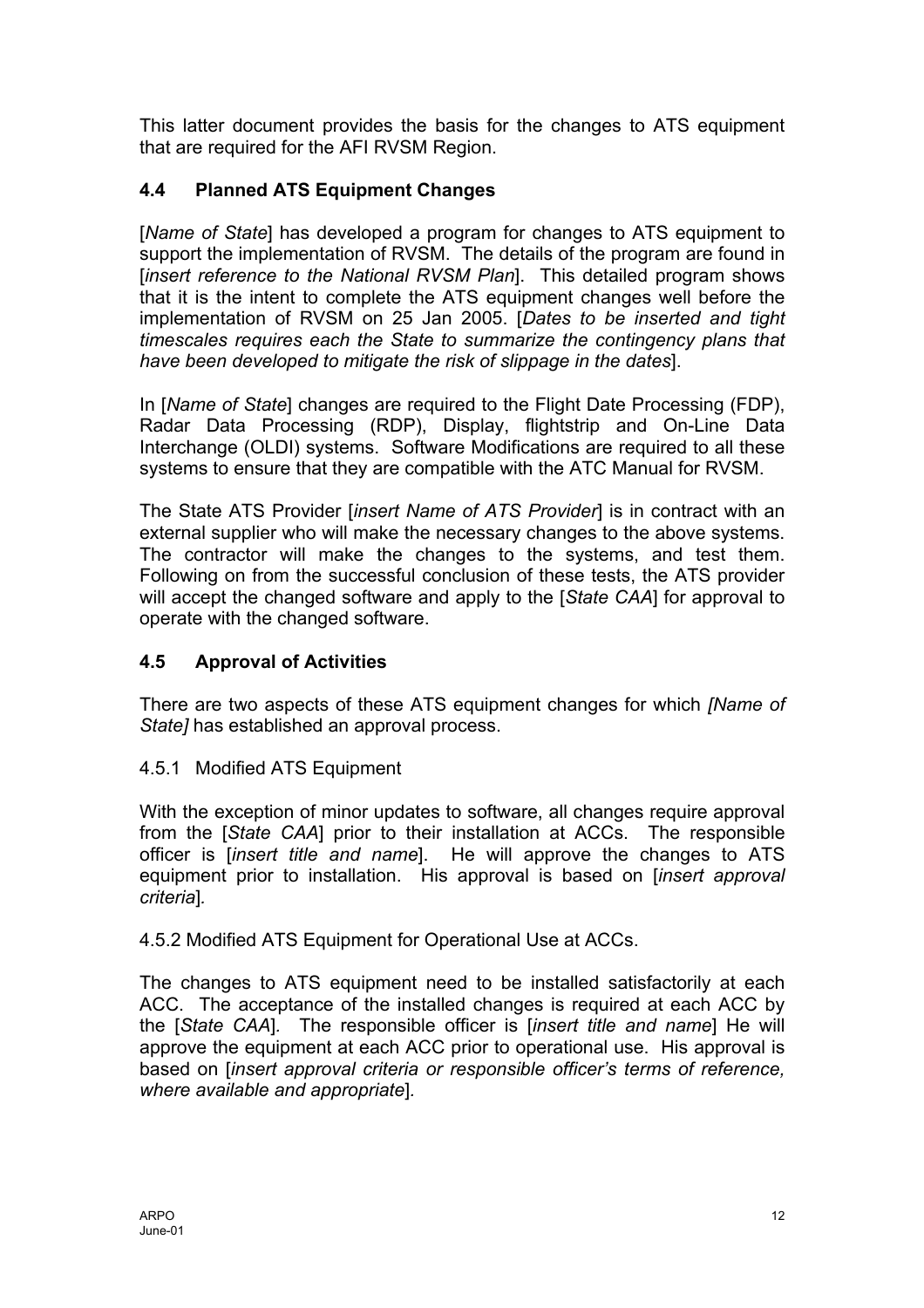# **4.6 Quality assurance of ATS Equipment Changes**

It is important to ensure that the changes are successful, in that they fully implement the agreed requirements; and are fully compatible with the systems and practises at each ACC. There are several elements that provide confidence in the successful change to the ATS equipment: 4.6.1 Functional Requirements

Functional Requirements for the change have been established [*reference to be supplied by State*] and the delivered changes will be judged against these requirements. These functional requirements were an integral part of the specification agreed with the contractor.

## 4.6.2 Software Development

Contractors have development processes for software modifications needed for RVSM operations. These are internal contractor procedures and have been established for some time [*supply ref to these procedures*]*.* 

## 4.6.3 Developed Software

Developed software will go through a series of tests and user trials prior to acceptance. Each of the identified functional requirements will be formally tested against agreed acceptance criteria [*ref on acceptance criteria to be supplied here*]*.* 

## 4.6.4 The Human Machine Interface

Controllers, as part of the RVSM training, will evaluate the Human-Machine Interface (HMI). Feedback will be sought from those attending courses on the usability and clarity of the HMI.

## **4.7 Risk Management of ATS Equipment Changes**

A key part of the management of safety is that the safety risks associated with poor or inadequate ATS equipment are identified and, as appropriate, shown to be acceptably low. Within the AFI RVSM program there is commitment to perform a Functional Hazard Assessment (FHA) (which identifies hazards and assesses the risk associated with such hazards). The results of the FHA are currently not available to the States. When made available, *[Name of State]* will review the hazards and risks that will have been identified by the FHA. The purpose of the review is to identify those aspects where the local circumstances are different from those assumed within the AFI FHA. Any additional activities, required as a result of this review, will be listed as actions in future updates to this safety plan.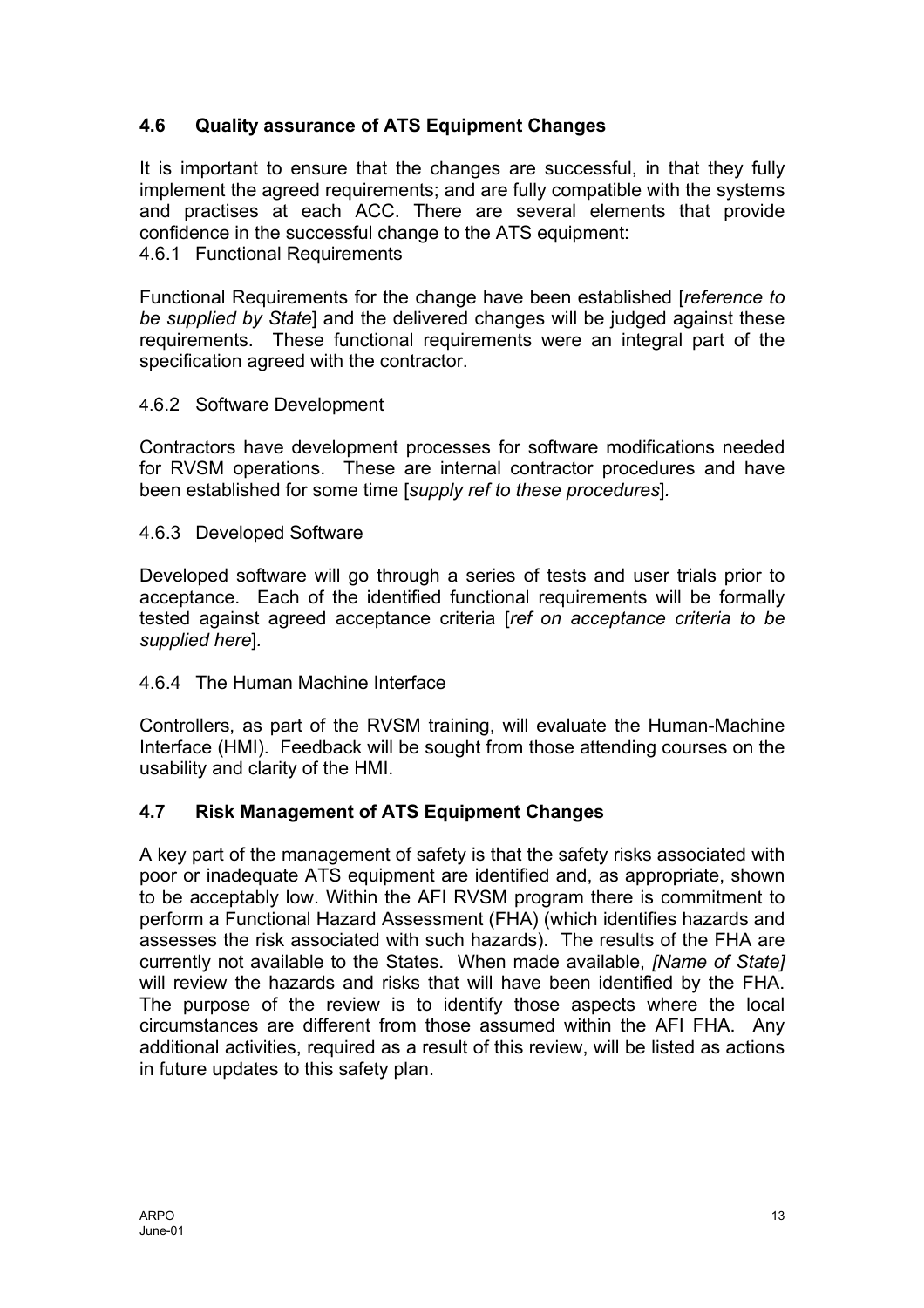# <span id="page-15-0"></span>**5 ATS PROCEDURES**

# **5.1 Introduction**

This section identifies changes required to ATS Procedures for implementation of RVSM in the AFI region and to implement new ATS procedures within each ACC. Additionally further details are provided to show how these activities underpin the safe implementation of RVSM.

# **5.2 Safety Requirement**

The safety requirement is to show that the changes to the ATS procedures have been approved for use. Assurance is required to show that the new procedures are appropriate; do not cause excessive controller and aircrew workloads; and have been co-ordinated with other organisations.

# **5.3 Standards Applied**

ICAO Document 7030/4 provides the standards. AFI has developed an ATC manual that is consistent with ICAO Document 7030/4 and provides further amplification of its implementation in the AFI region.

# **5.4 ATS RVSM Procedures**

A program of activities has been established to develop and co-ordinate the changes to the ATS procedures. The details of the program are found in [*Name of State*] National RVSM Plan. The program subdivides into the following main activities:

## 5.4.1 State Aircraft Authorities Co-ordination

State aircraft in [*Name of State*] have no restriction on operating between flight levels FL290 and FL410 and do not require special procedures or coordination. State aircraft will operate within a policy of the flexible use of airspace and in co-operation with the Civil Authorities. The implementation of RVSM potentially imposes additional requirements on both State and Civil Authorities. A co-ordinating committee [*insert Name*] has been formed with these State-aircraft Authorities to ensure that satisfactory procedures are developed and that the high standards of co-operation and co-ordination continue following the Implementation of RVSM.

## 5.4.2 Adjacent ACC Co-ordination

The changes to procedures required for RVSM at an ACC will need to be coordinated with adjacent ACCs. New (or amended) letters of agreement (LoAs) are required. The Head of the ATS Provider is responsible for making the necessary agreements.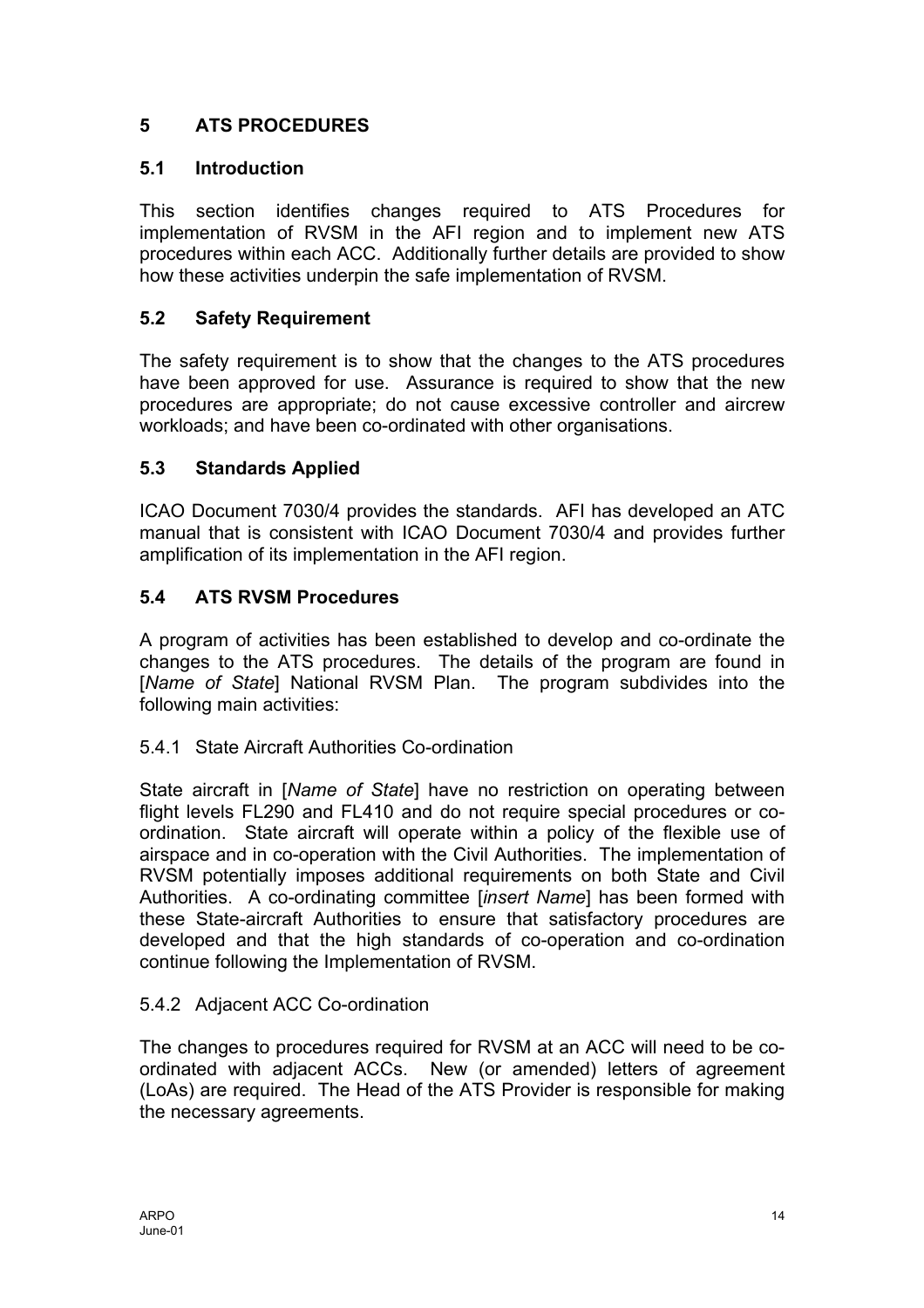## 5.4.3 ATSU Operations Manual Changes

Each ACC will need to change its ATSU Operations Manual to include the changes as a result of RVSM. This is the responsibility of ACC management. The changes will include these appropriate changes due to the new LoAs, and any new agreements with the State Authorities concerning the use of RVSM airspace by State aircraft.

National Program activities recognise the links between the changes to airspace, which must precede the changes to procedures, and the development of RVSM ATC training which can only be fully completed when the new procedures are available.

## **5.5 Approval of ATS Procedures Changes**

There are two aspects of these changes to procedure activities for which *[Name of State]* has established an approval process.

5.5.1 ATSU Operations Manual Approval

Any change to an ACC Operations Manual is subject to strict control. All changes must be approved prior to use. The responsible officer is [*insert title and name of current jobholder*]*.* He will approve the changes to the manual for use. His approval is based on [*insert approval criteria*]*.* 

## 5.5.2 ACC Amended Agreements (LoAs)

Changes to LoAs are approved (signed) by ACC managers of both centers. For ACCs within [*Name of State*] approval is based on [*insert approval criteria*].

In addition within [*Name of State*] it is policy for to require additional, more senior signatures where the Adjacent or subjacent ACC is in another State. In [*Name of State*] the Director General/CEO of the CAA signs. His approval is based on [*insert approval criteria or responsible officer's terms of reference, where appropriate*].

## **5.6 ATS Procedures Changes Quality assurance**

It is important to ensure that the changes to ATS procedures are appropriate and have been conducted in a professional manner. There are several elements that provide confidence in this.

## 5.6.1 ICAO and AFI Material

ICAO Documents 7030/4, 9574 and the AFI ATC Manual for RVSM have been subject to extensive review and development and provide a definitive basis for these changes.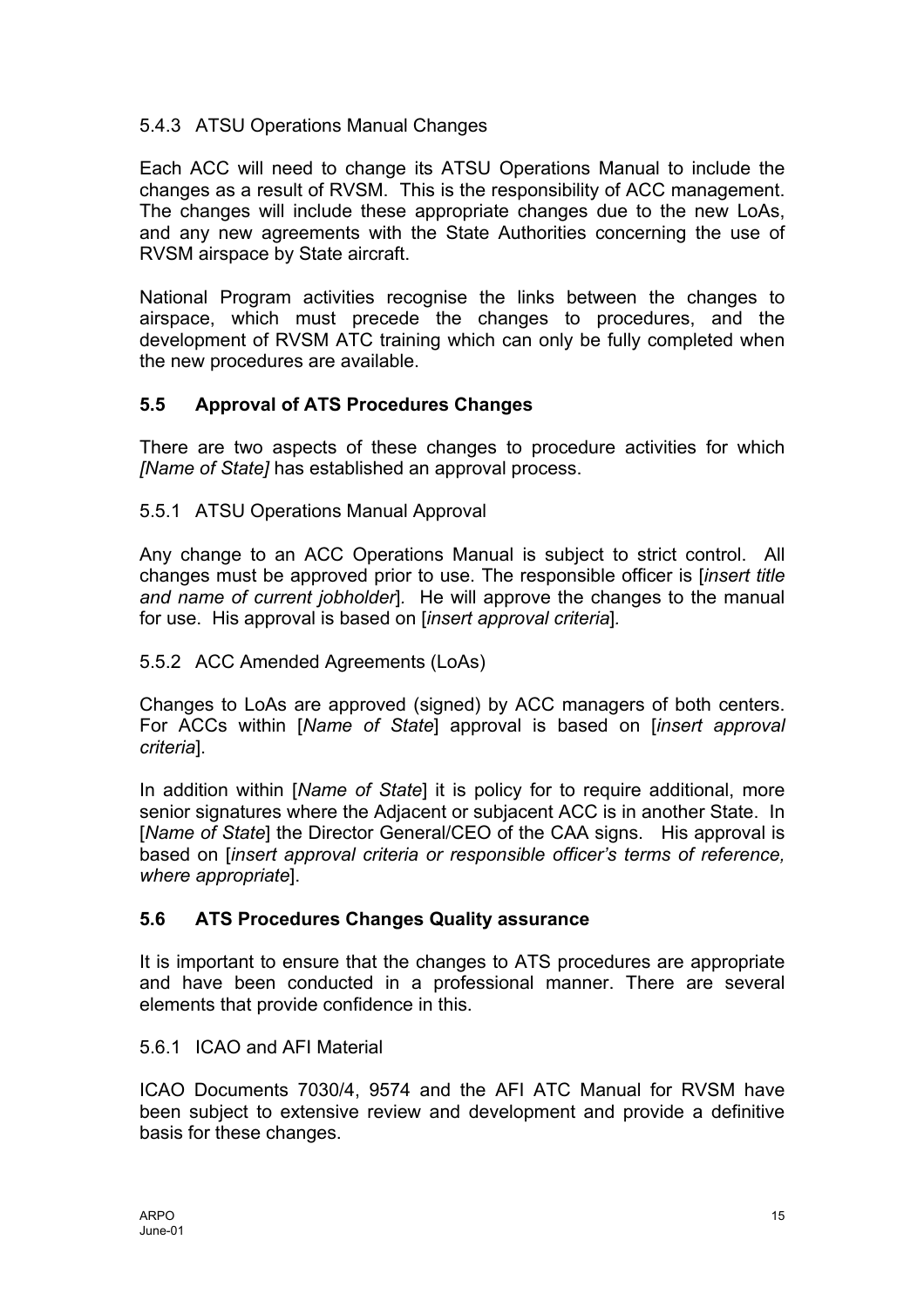## <span id="page-17-0"></span>5.6.2 Operational Staff Review

Operational staff at each ATSU will review the ATSU Operations Manuals. The review comments will be documented and where appropriate the manual will be modified.

## 5.6.3 LoA Control Process

All LoAs within *[Name of State]* are subject to extensive review. Within [*Name of State*] this includes the Airspace policy staff, and ACC operational staff.

## 5.6.4 Procedure and Airspace Design Change Simulation

*[Name of State]* has a computer based simulation capability. The changes to airspace design and use of RVSM procedures will be subject to simulation. The simulation validates the use of the new RVSM procedures and changes to airspace policy. [Insert s*imulation dates, constraints and objectives*].

## **5.7 ATS Procedure Risk Management**

A key part of the management of safety is that the safety risks associated with poor or inadequate ATC procedures are identified and as appropriate shown to be acceptably low. Within the AFI RVSM Program there is commitment to perform a Functional Hazard Assessment (FHA) (which identifies hazards and assesses the risk associated with such hazards. The results of the FHA are currently not available to the States. When made available, *[Name of State]* will review the hazards and risks that will have been identified by the FHA. The purpose of the review is to identify those aspects where the local circumstances are different from those assumed within the AFI FHA. Any additional activities, required as a result of this review, will be listed as actions in future updates to this safety plan.

## **6 AIRSPACE DESIGN**

## **6.1 Introduction**

This section addresses airspace design activities needed to ensure safe and effective RVSM operations. Additionally further details are provided to show how these airspace changes underpin the safe implementation of RVSM.

## **6.2 Safety Requirement**

The safety requirement associated with the changes to airspace design is to show that the changes are appropriate and are consistent with the safe operation of RVSM in the AFI region.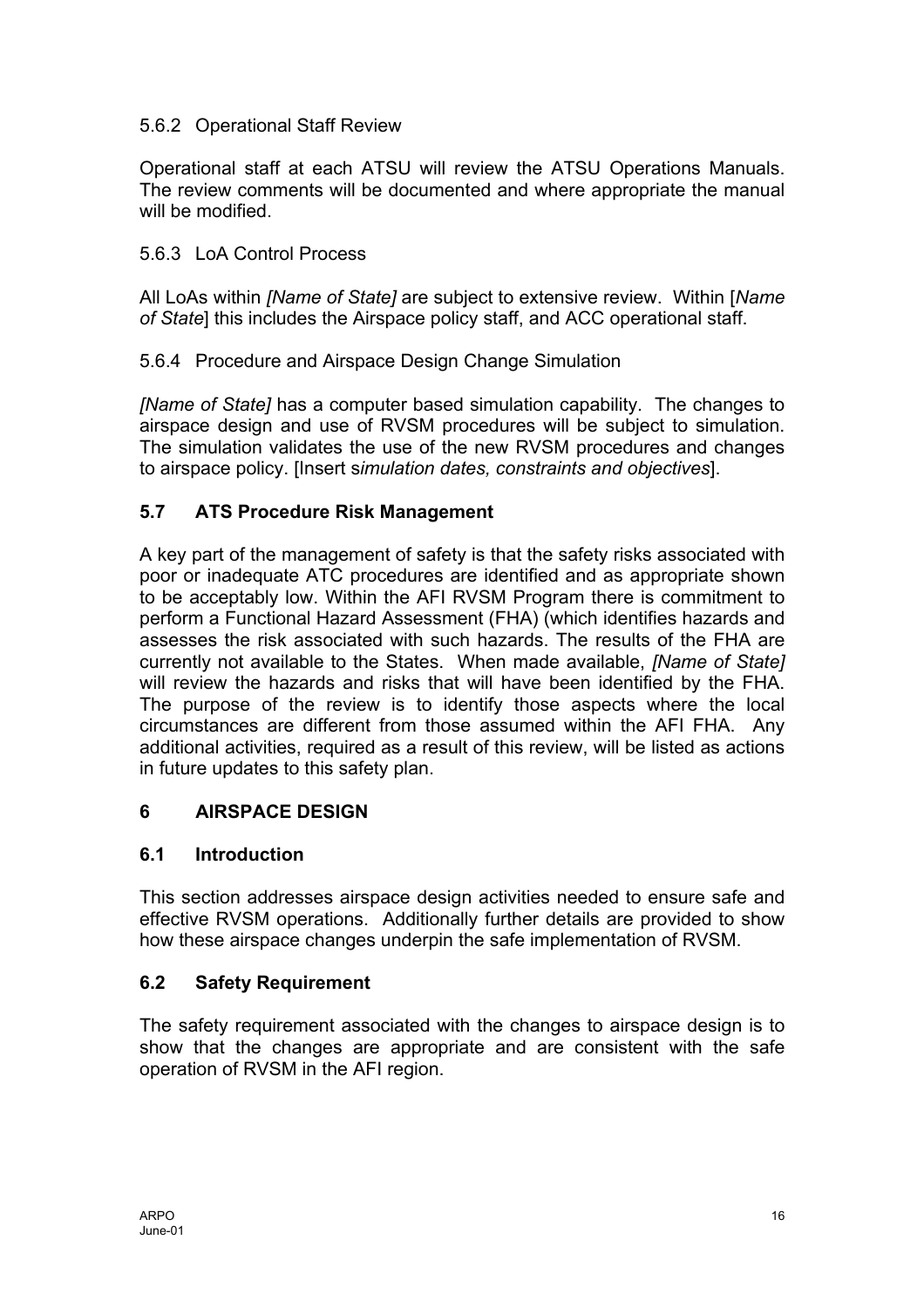# **6.3 Standards Applied**

Whilst it is best practice to simulate such changes to show both the impact on traffic flows and controller workload, there are no applicable standards for evaluating proposed changes.

# **6.4 Planned Airspace Design Changes**

A program for airspace design changes has been developed to support the implementation of RVSM. The details of the program are found in [*Name of State*] National RVSM Plan. There are several changes to the design of airspace that have been proposed to support the effective implementation of RVSM. These include:

- (a) Changes to entry, reporting and exit points to minimise possible congestion at these points;
- (b) Changes to **DFL**, if it is currently an RVSM level;
- (c) A new flight level allocation scheme;
- (d) Re-sectorisation of the upper airspace to allow the capacity in the upper airspace to increase to take advantage of the new RVSM levels;
- (e) Some modifications to allow more direct routings.

Some of these changes need to be agreed with ACCs in adjoining states and are reflected in the LoA change process described in section 5.3 above.

# **6.5 Approval of Airspace Design Changes**

There are two aspects of these airspace design activities for which *[Name of State]* accepts responsibility and has established an approval process.

## 6.5.1 Approval of the Changes

All airspace design issues are subject to strict change control and must be approved prior to first use. The responsible officer [*insert title and name of current jobholder*] will approve the changes. His approval is based on [*insert approval criteria*]*.* 

## 6.5.2 Changes Included in the LoAs as Necessary

This approval process is described above in section 5.5.

## **6.6 Airspace Design Quality Assurance**

It is important to ensure that the changes to airspace design are effective. There are several elements that provide confidence in this effectiveness.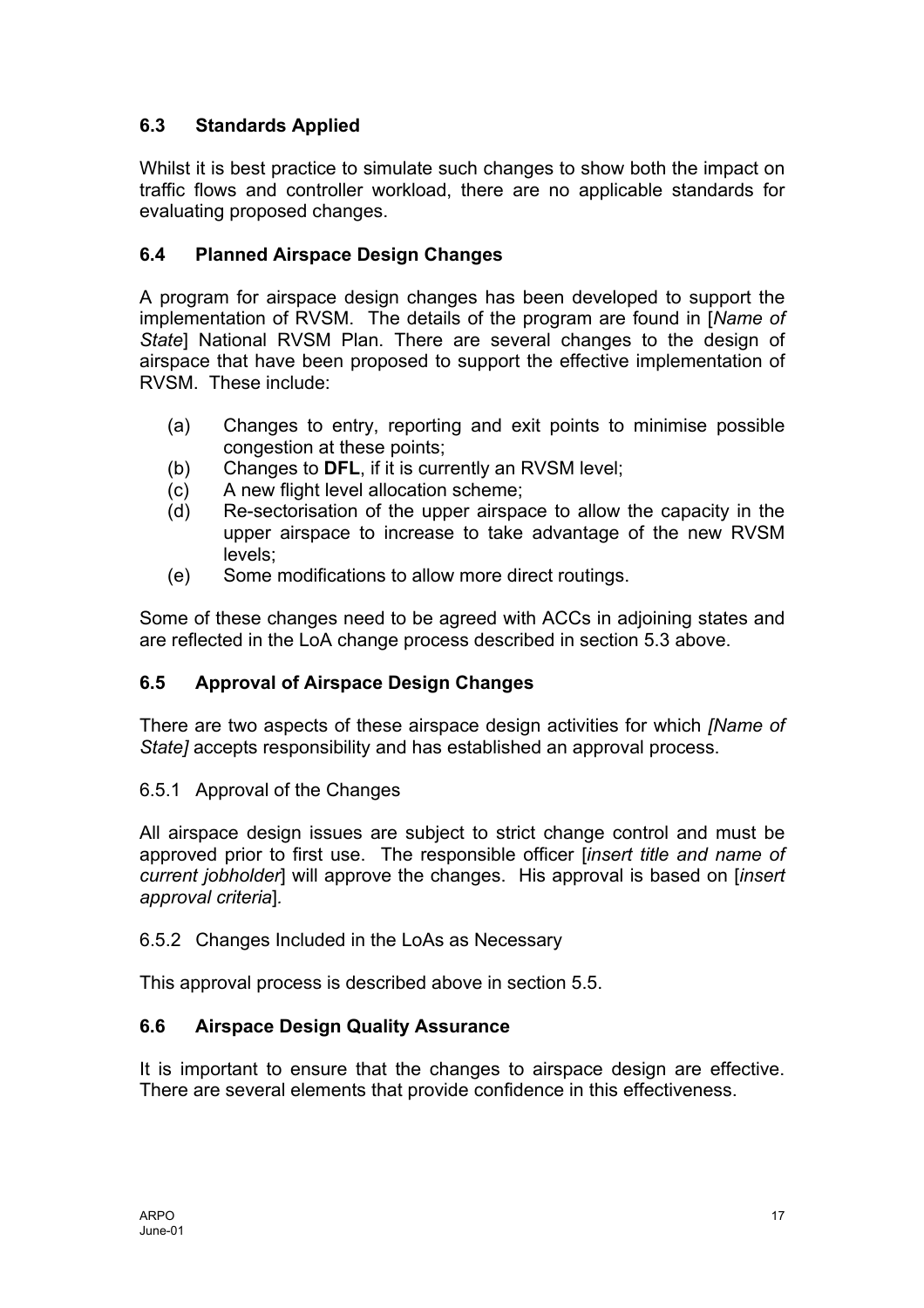## <span id="page-19-0"></span>6.6.1 Use of Simulations

Simulations have been performed [*insert ref here*]. The studies show that the airspace design changes are effective within simulations of RVSM Operations. The simulation shows that controllers can safely handle RVSM operations.

# 6.6.2 Review Airspace Changes

The proposed airspace design changes receive extensive review by management staff within each of the ACCs. The review comments will be documented and where appropriate the manual will be modified.

# **6.7 Airspace Design Change Risk Management**

A key part of the management of safety is that the safety risks associated with poor or inadequate changes to airspace design are identified and as appropriate shown to be acceptably low. Within the AFI RVSM program there is commitment to perform a Functional Hazard Assessment (FHA) (which identifies hazards and assesses the risk associated with such hazards). The results of the FHA are currently not available to the States. When made available, *[Name of State]* will review the hazards and risks that will have been identified by the FHA. The purpose of the review is to identify those aspects where the local circumstances are different from those assumed within the AFI FHA. Any additional activities, required as a result of this review, will be listed as actions in future updates to this safety plan.

# **7 RVSM SWITCHOVER**

## **7.1 Introduction**

Switchover is the operational process of managing the actual conversion of ATS from a 2000-ft separation (CVSM) environment to a 1000-ft (RVSM) environment. It covers the changes in the few hours before switchover on 25 Jan 2005 and the first few hours after the switchover. This switchover is the key operational aspect of the countdown to the implementation of RVSM. This section confirms that the operational impact of switchover to RVSM has been addressed and contingency plans exist. Details are provided to show how this changeover activity supports and underpins the safe implementation of RVSM.

# **7.2 Safety Requirement**

The safety requirement is to show that the special procedures for the switchover to RVSM have been approved for use. Assurance should be provided to show that procedures and reversionary modes of operation are in place.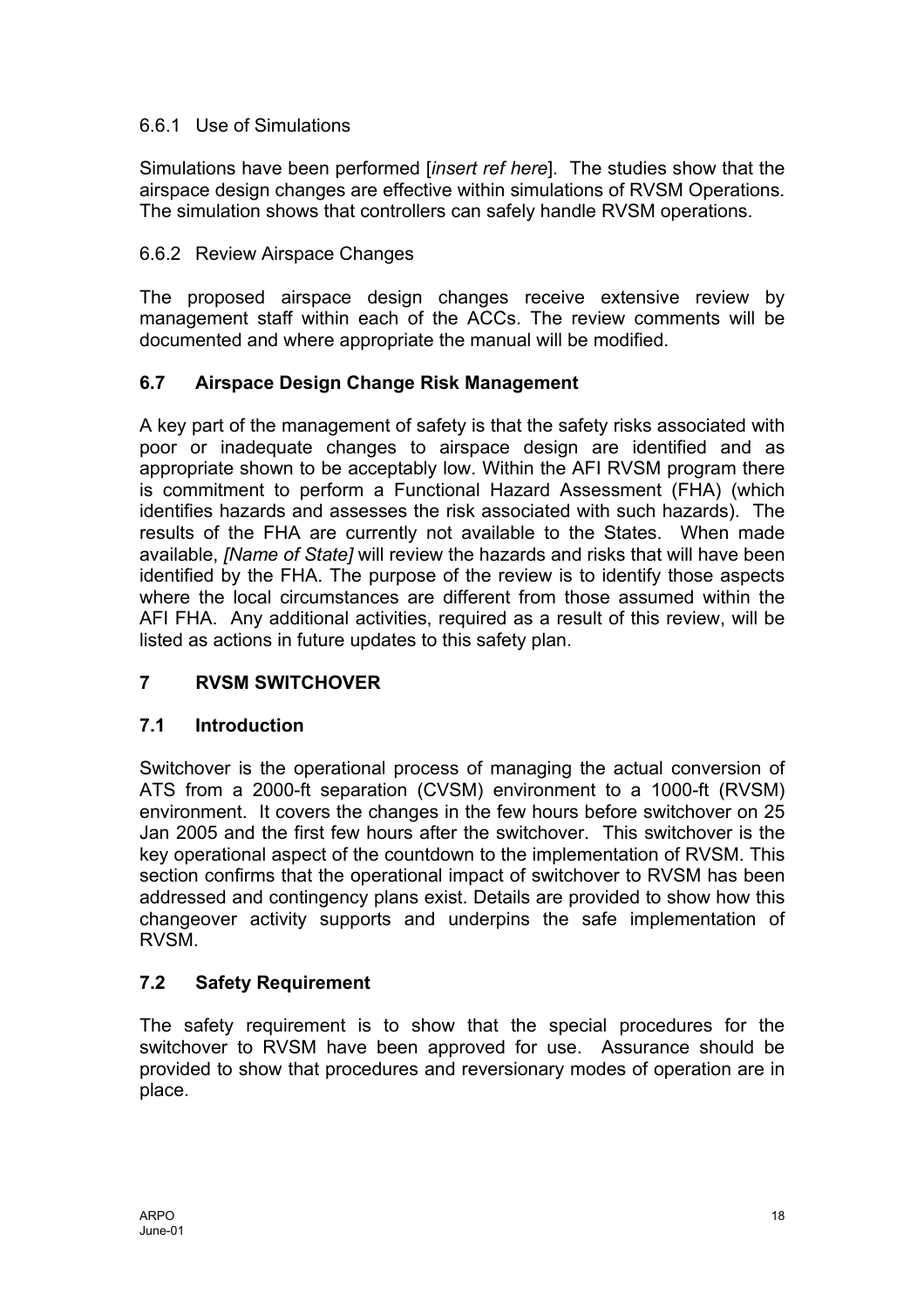# **7.3 Applied Standards**

*[Name of State]* will use the AFI RVSM countdown plan as the basis for its own countdown plan. See Appendix F.

# **7.4 Planned Switchover**

Activities need to be planned to enable the safe and effective switchover to RVSM. The details of these planning actives are found in [*insert ref*]. The plan assumes that the AFI countdown activities will identify the optimum way to handle the switch from CVSM to RVSM. *[Name of State]* planning activity focuses on the establishing information and special procedures for its ACCs and establishing suitable arrangements and staffing levels for the switchover period.

# **7.5 Approval of Switchover Plans**

There is one aspect of this switchover for which *[Name of State]* accepts responsibility and has established an approval process.

7.5.1 Approval of Special Procedures Developed for each ACC

These special ATS procedures (to cover switchover) will require approval prior to use just like any other ATS procedure. The responsible officer is [*insert title and name of current jobholder*]*.* He will approve the material for use and the approval is based on [*insert approval criteria*]*.* 

## **7.6 Switchover Quality Assurance**

It is important to ensure that the planning for switchover is effective. There are several elements that provide confidence in this effectiveness.

## 7.6.1 AFl Countdown Material

The AFI material on the countdown process is being developed and the switchover aspects are an identified key part of the countdown process. This AFI material has been subject to extensive review.

## 7.6.2 Review of Switchover Procedures

Operational and management staff at each ACC will review the material. The review comments will be documented and the material will be amended as appropriate.

# **7.7 Switchover Risk Management**

A key part of safety management is that the safety risks associated with the switchover are identified and shown to be acceptably low. Within the AFI RVSM program there is commitment to perform a Functional Hazard Assessment (FHA) (which identifies hazards and assesses the risk associated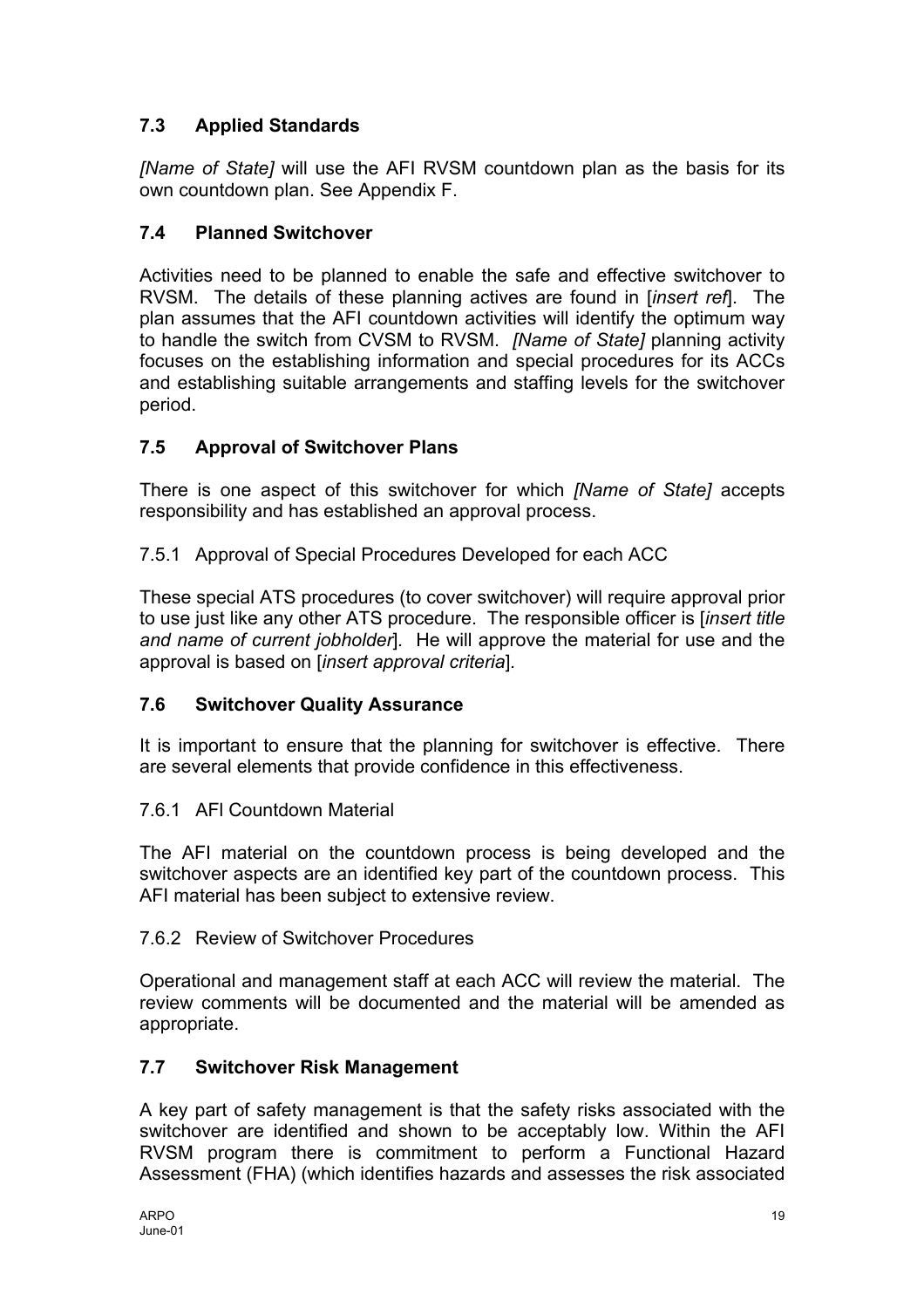<span id="page-21-0"></span>with such hazards). The results of the FHA are currently not available to the States. When made available, *[Name of State]* will review the hazards and risks that will have been identified by the FHA. The purpose of the review is to identify those aspects where the local circumstances are different from those assumed within the AFI FHA. Any additional activities, required as a result of this review, will be listed as actions in future updates to this safety plan.

# **8 RVSM OPERATIONAL SAFETY MONITORING AND REVIEW**

# **8.1 Introduction**

This section identifies activities required for post-implementation monitoring of the safety performance of RVSM operations by *[Name of State]*.

# **8.2 Safety Requirement**

The safety requirement is to provide appropriate monitoring of the operational safety performance of the ATS in the application of RVSM.

# **8.3 Applied Standards**

There are no appropriate standards.

# **8.4 Monitoring Activities**

The post-implementation monitoring arrangements are not yet determined. This determination is part of the establishment of post-implementation arrangements. In [*Name of State*] this will be considered as one aspect of the development of national countdown arrangements.

There are two key activities:

(a) ATS Performance Safety Monitoring

These arrangements will be a specific aspect of the normal monitoring of safety performance by the State.

(b) Operational Error Reporting

*[Name of State]* commits to providing operational error data reported by controllers in its ACCs. The State already supplies this information as part of its contribution to the AFI Pre-Implementation Safety Case. The data supplied is used, together with data from the other RVSM states, to assess the likely risk of collision in AFI RVSM region. In addition *[Name of State]* will assess this data provided by its own ACCs and act on the evidence as appropriate.

# **8.5 Approvals**

The approval process for the establishment of such monitoring arrangements is not yet determined.